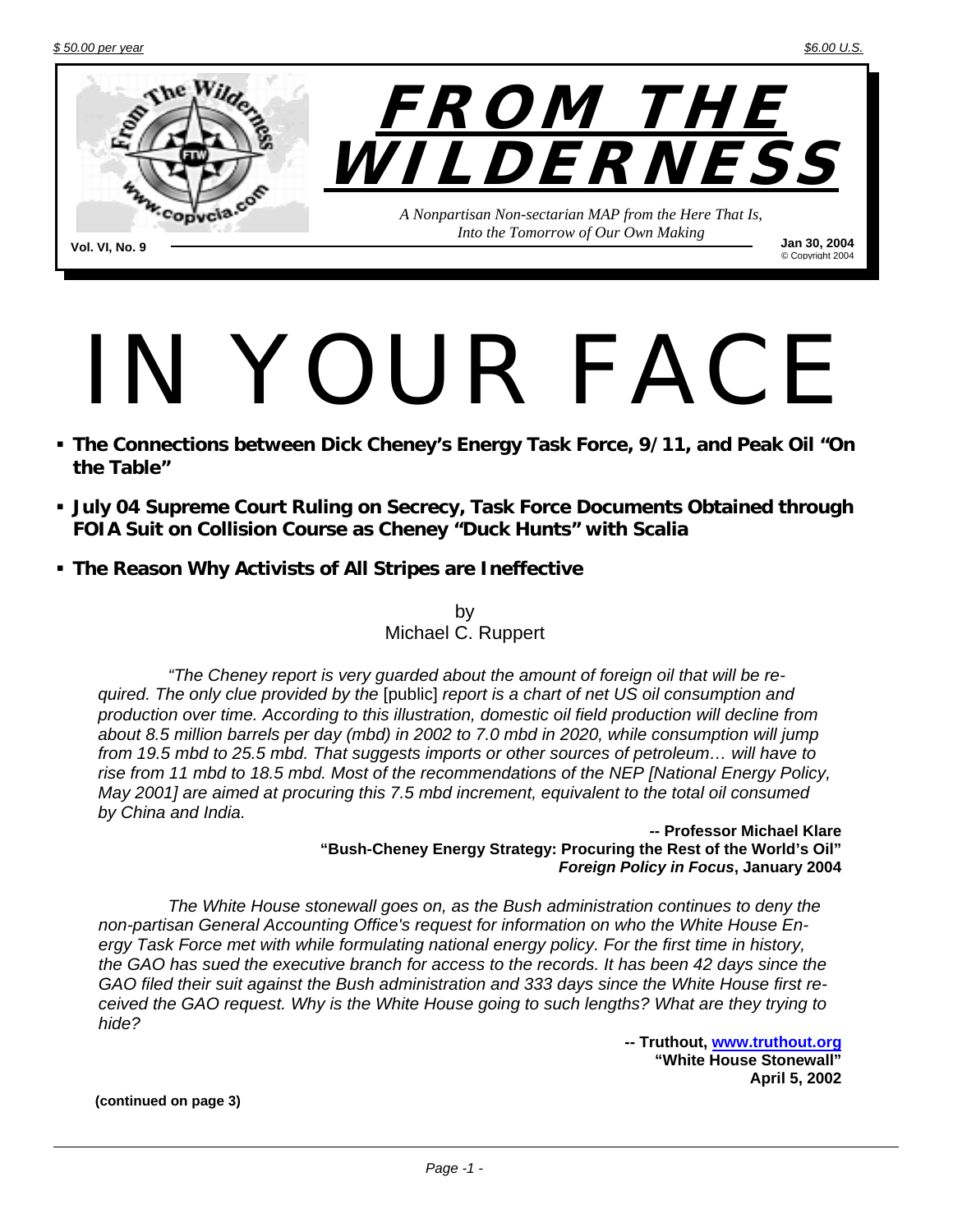#### **NOT GETTING YOUR COPY OF FTW IN A TIMELY MANNER?**

#### **AN APOLOGY TO OUR HARDCOPY SUB-SCRIBERS**

Recently *FTW* decided to convert to the U.S. Postal Service's Bulk Rate mailing system. It was a move which we thought would reduce our mailing costs, and, because of special software features, cut our mail processing time enormously. What we did not plan for, and didn't know, was that Bulk Rate mail would be delayed in delivery by as much as three weeks.

We have heard your complaints and we apologize for the inconvenience. Had we known, we would never have done it in the first place.

Starting with the January 2004 issue, *FTW* will once again be sending you your monthly issue by First Class mail.

Thanks for letting us know how important *FTW* is to you!

Mike Ruppert Publisher/Editor

# **Valentine's Day Special**  DΪ

#### **Give the Gift of Information to Someone You Love**

One-Year Hardcopy Subscription (Retail \$50.00) Video: "Truth And Lies of 9-11" (Retail \$24.95 Audio CD: "Building A Better Map Lecture Series (Retail \$ 14.95)

Buy All Three for \$65.95 + Shipping & Handling And save \$ 23.95!

(Not good for hardcopy renewals: offer good through February 29, 2004)

#### *From the Wilderness*

Michael C. Ruppert Publisher/Editor

Contributing Editor………....…Peter Dale Scott, Ph.D. Contributing Editor–Energy…….…Dale Allen Pfeiffer

From The Wilderness is published eleven times annually. Subscriptions are \$50 (US) for 11 issues.

*From The Wilderness*  P.O Box 6061 – 350, Sherman Oaks, CA 91413 www.copvcia.com editorial: editor@copvcia.com subscriptions and customer service: service@copvcia.com

(818) 788-8791 \* (818) 981-2847 fax

#### **TABLE OF CONTENTS**

In Your Face …………………………...……….page 1

Bush-Cheney Energy Strategy: Procuring the Rest of the World's Oil ……………… page 7

Natural Gas Updates–A Dark and Cold Future….....page 14

© Copyright 2003 Michael C. Ruppert and *From The Wilderness Publications*, www.copvcia.com. All rights reserved

#### **REPRINT POLICY**

Any story, originally published in *From The Wilderness* more than thirty days old may be reprinted in its entirety, noncommercially, if, and only if, the author's name remains attached and the following statement appears.

"Reprinted with permission, Michael C. Ruppert and *From The Wilderness* Publications, www.copvcia.com, P.O Box 6061 – 350, Sherman Oaks, CA 91413, (818) 788-8791. FTW is published monthly; annual subscriptions are \$50 per year."

THIS WAIVER DOES NOT APPLY TO PUBLICATION OF NEW BOOKS.

For reprint permission for "for profit" publication, please contact *FTW*. For Terms and conditions on subscriptions and the *From the Wilderness* website, please see our website at: www.fromthewilderness.com or send a self-addressed stamped envelope with the request to the above address.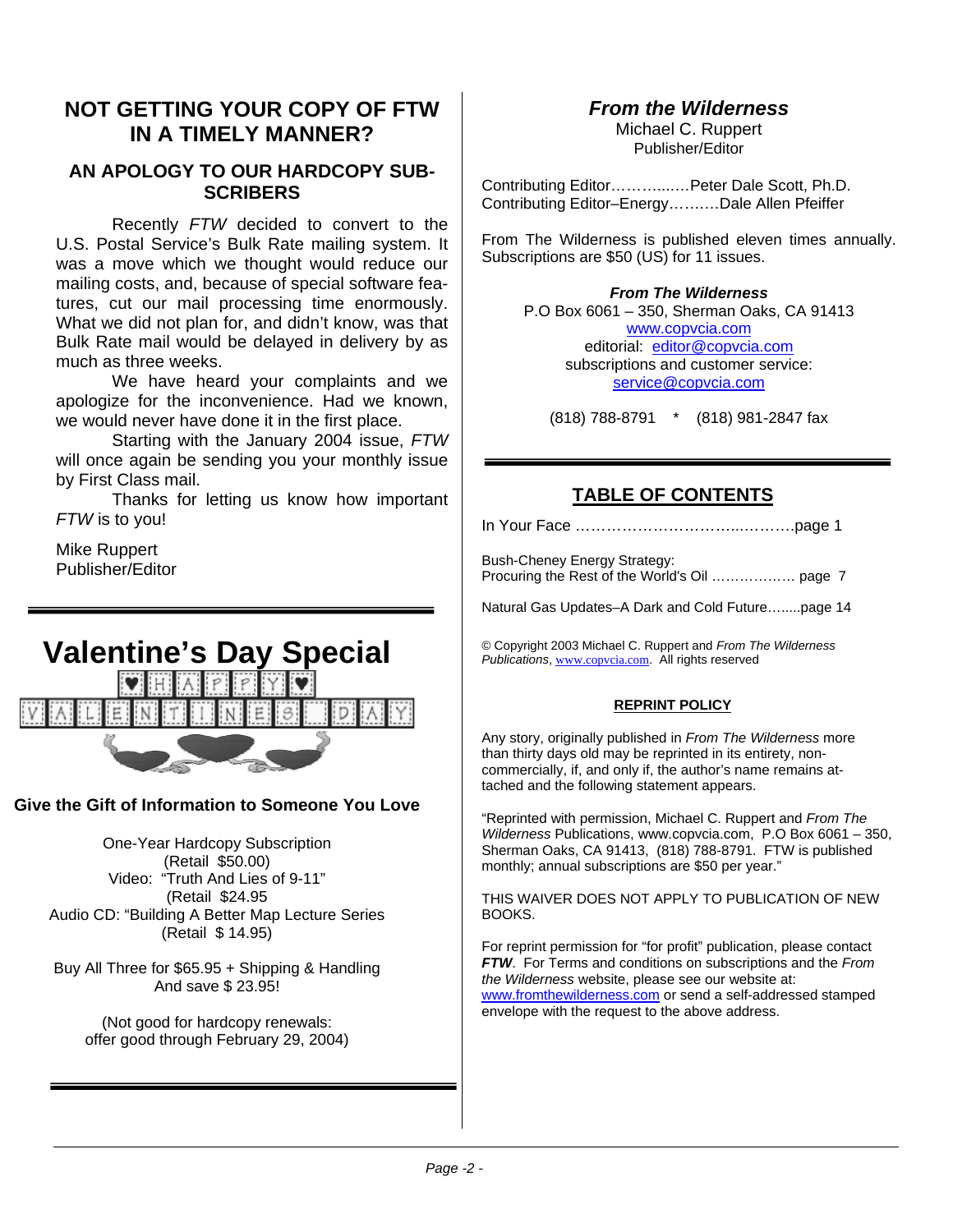#### *( IN YOUR FACE - continued from page 1)*

*"The Supreme Court said Monday it will settle a fight over whether Vice President Dick Cheney must disclose details about secret contacts with energy industry officials as the Bush administration drafted its energy policy…* 

 *"The Supreme Court will hear the case sometime in the spring, with a ruling expected by July."*

#### **-- The Associated Press, Dec. 15, 2003**

*"Bush and Blair have been making plans for the day when oil production peaks, by seeking to secure the reserves of other nations."*

> **-- George Monbiot "Bottom of the Barrel"**  *The Guardian***, December 2, 2003**

 *"China and India are building superhighways and automobile factories. Energy demand is expected to rise by about 50 per cent over the next 20 years, with about 40 per cent of that demand to be supplied by petroleum…* 

 *"Oil supplies are finite and will soon be controlled by a handful of nations; the invasion of Iraq and control of its supplies will do little to change that. One can only hope that an informed electorate and its principled representatives will realize that the facts do matter, and that nature – not military might – will soon dictate the ultimate availability of petroleum.* 

> **-- Alfred Cavallo**  *Oil: The illusion of Plenty*  **Bulletin of the Atomic Scientists, Jan-Feb 2004**

*The 9/11 attacks gave the US an ideal pretext to use force to secure its global domination…* 

 *The plan* ["Rebuilding America's Defenses", Project for a New American Century – 2000] *shows Bush's cabinet intended to take military control of the Gulf region whether or not Saddam Hussein was in power…* 

*The overriding motivation for this political smokescreen is that the US and the UK are beginning to run out of secure hydrocarbon energy supplies… As demand is increasing, so supply is decreasing, continually since the 1960s.*

#### **-- Michael Meacher MP, UK Environment Minister 1997-2003 "The War on Terrorism is Bogus"**  *The Guardian***, September 6, 2003**

 *"Moreover, as America becomes an increasingly multi-cultural society, it may find it more difficult to fashion a consensus on foreign policy issues, except in the circumstance of a truly massive and widely perceived direct external threat."*

> **-- Zbigniew Brzezinski**  *The Grand Chessboard***, p211 (1997) (Brought to world attention after 9/11 by** *FTW* **on Nov. 7, 2001) In Your Face**

> > **\* \* \***

January 29, 2004 0100 PDT (*FTW*) -- Nothing can change the facts. When, in May 2001, the conservative legal watchdog group, Judicial Watch, filed suit to see the records of Dick Cheney's National Energy Policy Development Group (NEPDG), it was the first to protest the unheard of secrecy of the energy task force. As the White House stonewalled, the Government Accounting Office (GAO) filed suit the following February. Congress had, after all, funded the project. Non-governmental officials had played major roles in its deliberations and, under the Constitution; the GAO had an obligation to see how the money was spent and what was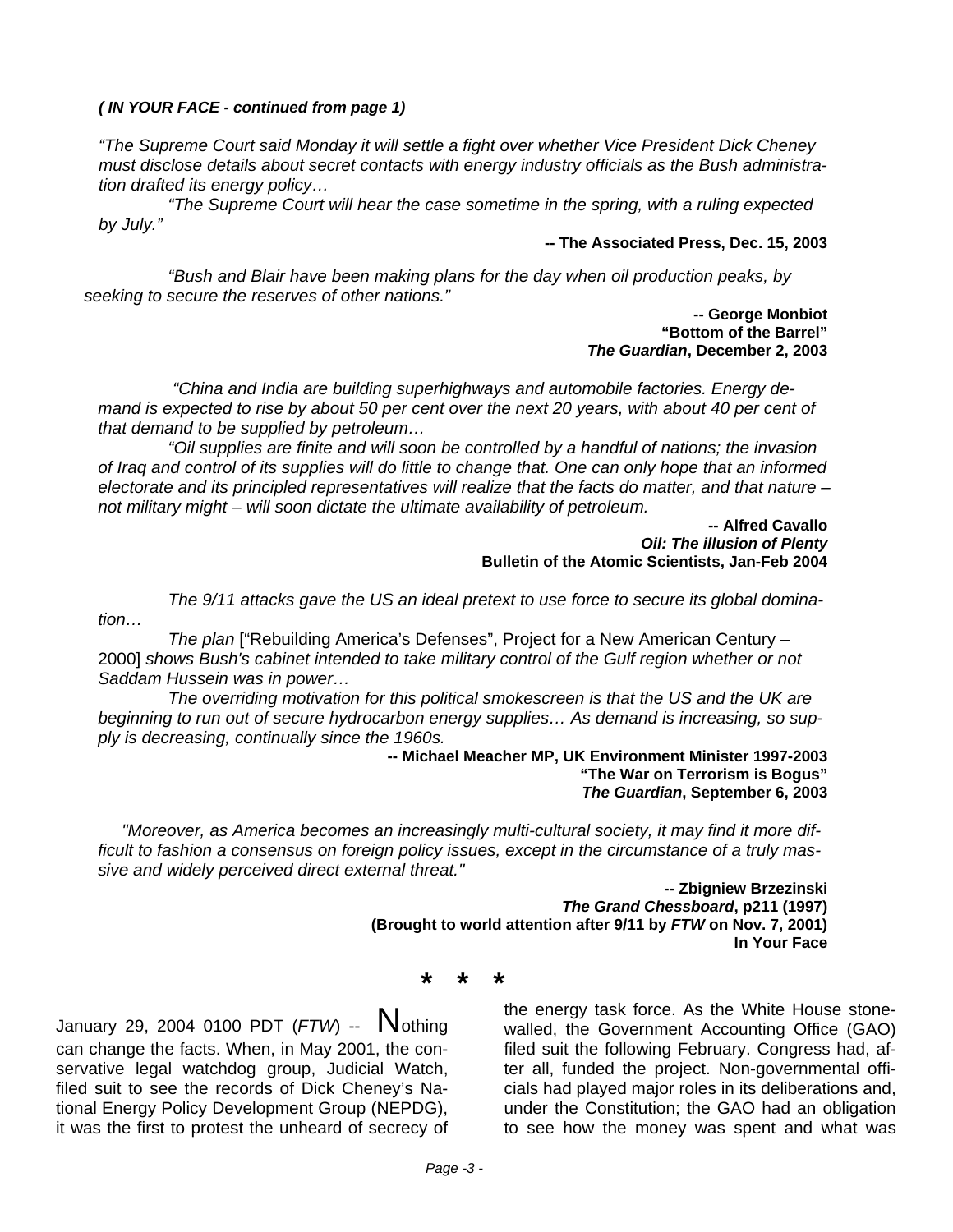produced. White House refusals prompted media speculation about deals with Enron and big oil companies; a divvying of spoils; and a rape of the environment. Judicial Watch was later joined in its suit by the Sierra Club. A scandal for everyone!

It's a sure bet that of all the plaintiffs, from Congressman Henry Waxman (D–CA) and Comptroller General David Walker who fought for the GAO; to Judicial Watch's Larry Klayman, who had previously fought Bill Clinton; to the environmentalists, none had a clue as to what they were really asking for or why Dick Cheney fought them so ruthlessly.

The fight was just beginning.

As reported in the congressional newspaper *The Hill* on February 19, 2003, the GAO dropped its suit after the administration made threats of heavy cuts to its budget. The offer GAO couldn't refuse was delivered by Ted Stevens, Republican Senator from Alaska, where a lot of new drilling was expected to take place. Judicial Watch and the Sierra Club stood firm. Both had the money to see their suits through.

The controversy boiled throughout 2001- 2002. It was a crisis which – absent the war on terror – might have been one of the biggest constitutional crises of all time. It might still be.

Enron seems like a pleasant diversion now. All these battles started *before* the first plane hit the Twin Towers. That's one reason why everyone was so shocked at the blatantly illegal secrecy and the manner in which the administration fought. This was long before The Patriot Act, Homeland Security, Patriot Act II, and all the scandalous lies that have since been revealed. One of the administration's bets was that, in the wake of 9/11, the NEPDG records would be forgotten.

They lost that one.

Hints as to what was discussed in the secret task force – empanelled immediately after Bush took office in January 2001 – are now on the table. They strongly suggest that inside the NEPDG records lay the deepest, darkest secrets of 9-11. The motive and the apocalyptic truth that would compel such carnage and hairpin the course of human history; the thing that no one ever wanted to know; the thing that makes it utterly believable that the US government could have deliberately facilitated the attacks of September 11<sup>th</sup>, stands on the brink of full disclosure.

The likelihood that those truths might soon be revealed is serious enough that two weeks ago

Dick Cheney found it convenient to go duck hunting with Justice Antonin Scalia who will hear arguments in the case this spring.

Nature laughs as pundits spin and concerned peoples around the world frantically expend futile, disorganized energies against the juggernaut of tyranny and madness. Elect a Democrat (any Democrat); impeach Bush; write a check to support an activist group; place an ad; stage a protest march; vote; don't vote; file a suit; file another suit; demand that the major media tell the truth, as long as it's the truth you want to hear; blame political ideology; blame a religion; blame a race; blame Capitalism; blame Communism; fight each other to release your frustrations and fears. Do anything but accept the obvious reality that for the US government to have facilitated and orchestrated the attacks of 9/11, something really, really bad must be going on.

There are so many inconsistencies, proven lies, conflicts of interest, and contradictions in the Bush administration's accounts of 9/11 that the sheer multitude of them  $-$  in a rational world  $$ would have brought the government to a halt long ago. But this is not a rational world.

#### **A SEVEN-PAGE GLIMPSEUNDER THE DOOR**

Last July, after appealing a Freedom of Information Act (FOIA) request for NEPDG documents, Judicial Watch won a small victory with the release of seven pages of NEPDG documents.

They included:

- A detailed map of all Iraqi oil fields (11% of world supply);
- A two-page specific list of all nations with development contracts for Iraqi oil and gas projects and the companies involved;
- A detailed map of all Saudi Arabian oil fields (25% of world supply);
- A list of all major oil and gas development projects in Saudi Arabia;
- A detailed map of all the oil fields in the United Arab Emirates (8% of world supply);
- A list of all oil and gas development projects in the UAE;

The documents may be viewed online at: http://www.judicialwatch.org/071703.c\_.shtml.

In their austerity, the documents scream of what NEPDG was debating. If 7.5 mbd of new oil production was to be secured from any place there was only one place to get it – the Persian Gulf. All told, including Qatar (firmly under US control and the home of headquarters for US Central Com-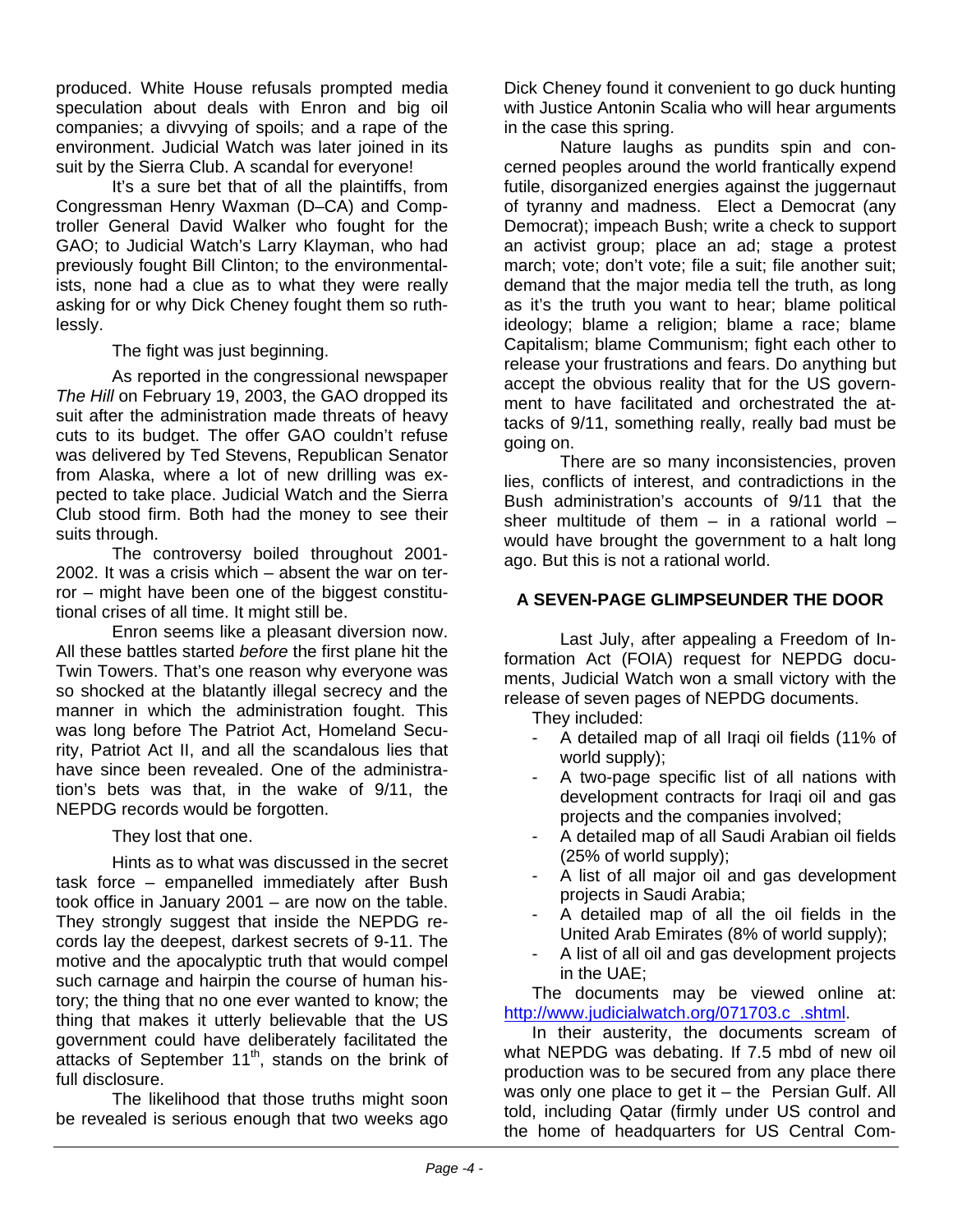mand) and Iran, the Gulf is home to 60% of all the recoverable oil on the planet. Not only would these oil fields have to be controlled, billions of dollars in new investment would be required to boost production to meet US needs, simultaneously denying that same production to the rest of the world where demand is also soaring.

Klare wrote:

*According to the Department of Energy, Saudi Arabia's net petroleum output must grow by 133% over the next 25 years, from 10.2 mbd in 2001 to 23.8 mbd in 2025, in order to meet anticipated world requirements at the end of that period. Expanding Saudi capacity by 13.6 mbd, which is the equivalent of total current production by the United States and Mexico, will cost hundreds of billions of dollars… The Cheney report calls for exactly that. However, any effort by Washington to apply pressure on Riyadh is likely to meet significant resistance from the royal family…* 

 Not to mention from Muslim fundamentalists and ordinary Saudi citizens who oppose the corrupt and teetering re-

gime.

*Sixty per cent of all the recoverable oil on the planet is in an area no larger than the state of Indiana*

Herein lies the motive behind the US's eagerness to quietly and wrongly implicate the Saudi government in 9/11. A closer look at the maps obtained by Judicial Watch explains why. When placed side by side the maps reveal that 60% of the world's recoverable oil is in a "golden" triangle running from Mosul in northern Iraq, to the Straits of Hormuz, to an oil field in Saudi Arabia 75 miles in from the coast, just west of Qatar, then back up to Mosul. Sixty per cent of all the recoverable oil on the planet is an in area no larger than the state of Indiana.

Is it surprising then that the overwhelming majority of US military deployment since 9/11 is in this region? How easy would it be for the US military, already surrounding it, to occupy this area in the event that the Saudi monarchy became unstable?

The list of countries and companies already invested in new development projects in the region reads like the perfect answer to the question: "OK, who do we have to deal with to get this done? Who will come with us if we offer them a piece and who will refuse, no matter what, because they can't afford to have their share reduced?" Look at the documents and answer that question and you have perfectly separated the investor nations into two camps; those who supported the Iraqi invasion and those who opposed it.

The simple fact, as described in the opening quote from Michael Klare, is that to secure imports equivalent to the amounts consumed by China and India means taking that oil away from China and India, or some other mix of countries. The question is, from whom?

Other global battles for the oil that remains have already begun, albeit quietly for the time being. This year China will pass Japan as the world's second largest oil importer. A January 3 article by James Brooke in the *New York Times* titled *Japan and China Battle for Russia's Oil and Gas*, described the fierce high-stakes contest underway. Russia is going to build only one pipeline east from its Siberian fields. It is either going to terminate in the middle of China, or on Russia's Pacific coast where it can supply Japan, Korea and the Philippines. Brooke wrote, "With the choice Russia faces, the political and economic dynamics of Northeast

> Asia stand to be profoundly shaped for years to come."

> > No kidding.

Russia has 60 billion barrels (Gb) of proven re-

serves, a 690-day supply for planet earth and there are no more significant quantities of oil to be discovered anywhere inside or outside of Russia. World oil discovery peaked in the 1960s and has been declining ever since. The human race now uses four barrels of oil for every barrel found and the gap is widening each year. What remains to be discovered is going to be of a lesser quality, much more expensive to obtain, and more expensive to refine.

#### **WEST AFRICA, LATIN AMERICA, SOUTHEAST ASIA**

The public NEPDG report also addresses (in oblique fashion) areas of the world which have increasingly become inflamed since 9/11: West Africa, South America, and Southeast Asia. For more than two years *FTW* has paid close attention to a shift in US and NATO military presence West Africa, Venezuela, Colombia, the Philippines and Indonesia. (Please see: http://www.fromthewilderness.com/free/ww3/index. html#oil)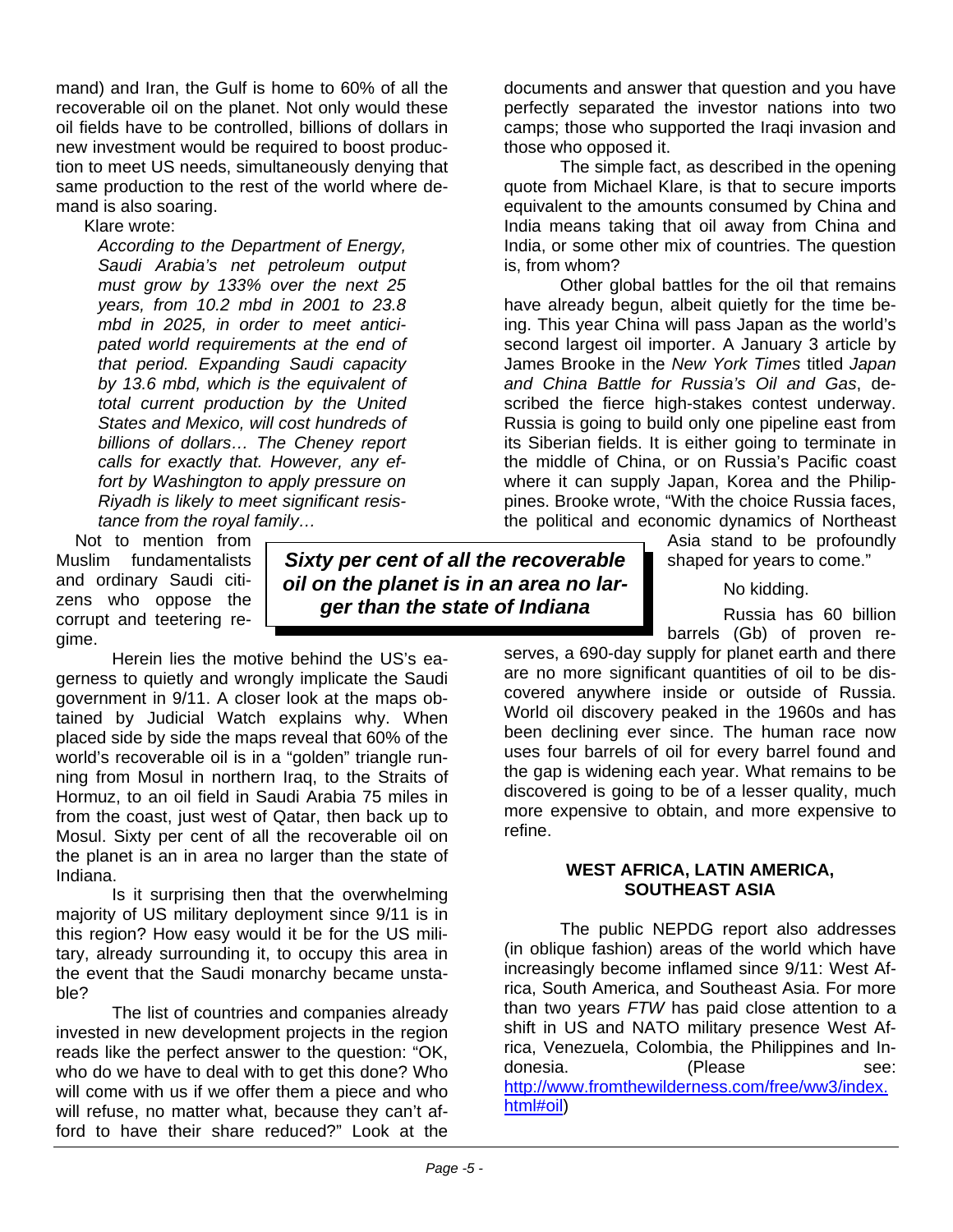Of particular interest are the facts that on May 1, 2003, when through the CIA's Voice of America, NATO commander James Jones announced that NATO was shifting its focus to West Africa, where new US naval bases are being negotiated in the tiny West African island nations of Sao Tome and Principe (Klare); and that the US gave six naval warships to Nigeria last summer (Reuters, CNN). Isn't it convenient that a US-friendly coup toppled the Sao Tome government last July? (source: CNN)

As detailed by Klare, the importance of these regions is that while they contain far smaller reserves than the Gulf, they can be brought online (and drained) quickly to meet current demand without destabilizing the US (world) economy. The tens and perhaps hundreds of billions of dollars needed to invest in infrastructure to increase production in the Gulf will come only when oil prices have soared enough to provide that capital. Don't expect Wall Street to drain their reserves. They aren't going to pay for it. You are.

Make no mistake, Wall Street and the oil companies and are banking on severe oil price spikes to fund this short-lived development and, almost as importantly, to reduce consumption on an ad hoc basis as people find they can't afford five or six dollar gasoline and businesses shut down. The world uses a billion barrels of oil every eleven and one half days and the rate of consumption is growing. There is, at best, 500-600 billion barrels in the Gulf, which can only be pumped if the investment is made over the next ten years and begun immediately.

#### Do the math.

The vaunted "proven reserve" numbers touted by economists have been shown to be as questionable as Enron's bookkeeping. *FTW* documented in April of 2002 that the US Geological Survey admits that it estimates reserves as a *function of demand*. On January 9<sup>th</sup> 2004, Royal Dutch Shell announced that it had overstated its proven reserves by 20%. The markets reacted accordingly.

When will the price spikes come? Within six months to a year of the 2004 election. Not before then – if George W. Bush can prevent it .

*`FTW* has spent twenty-seven months exploring and educating people about all the nuances involved in a world that is running out of hydrocarbon energy. We have looked at its effects on transportation, electricity, economic growth and contraction, political power, civilization and – perhaps most

importantly – food production. The coming showdown over the NEPDG records is probably the single most important battle that can be fought to learn the truth of 9/11 and the one overriding mandate that is now driving human history.

I am not optimistic about the outcome.

#### **WHY ACTIVISTS FAIL**

There are two reasons why activist efforts to halt the inertia of the Empire have failed and will continue to fail: human nature, and human nature.

Activists all over the political spectrum are flailing about in the post-9/11 world, spinning wheels, and throwing out idea after idea without a unifying principle or a clearly stated goal. As has happened so many times before with the victims of a dozen other instances of government criminality, the new victims – like the New Jersey widows of 9/11 who are known for their persistence in challenging government lies – make mistakes that have been made before, put their faith in strategies that have been tried before, and discount the wisdom and experience of those who have suffered before. Human nature says that it is wrong to criticize victims. Yet the new ones make a habit of ignoring the old ones, only to be replaced and forgotten when the next, inevitably greater, crime takes place.

Each time a new tragedy strikes, whether it be 9/11, TWA 800 (a navy shoot down), CIA involvement in drug trafficking, Iran-Contra, Waco, The Savings and Loan Scandal, the Enron shareholders, the Gander crash, or any of a dozen other events in recent history, a new crop of people is instantly and brutally transformed from people who once trusted the system into people who have been betrayed by it. Psychologically and emotionally raped, they rage. They vow to fight. The need to make the system that failed them work as they were "taught" becomes a new imperative for their sanity and emotional stability. They must believe that they can make people listen to them, that they can "fix" it.

When, therefore, others who have been brutalized before them present themselves with a valuable experience and try to explain the lay of the land, the new victims are faced with the awful responsibility of acknowledging that they themselves had not listened or responded when their predecessors cried out for help. They had been just as quick to say "I'm too busy" or "That's a bunch of b.s. It couldn't be that way." Yet it is. The new victims had once been as deaf as the rest of the world now appears to them. Still they clutch at straws and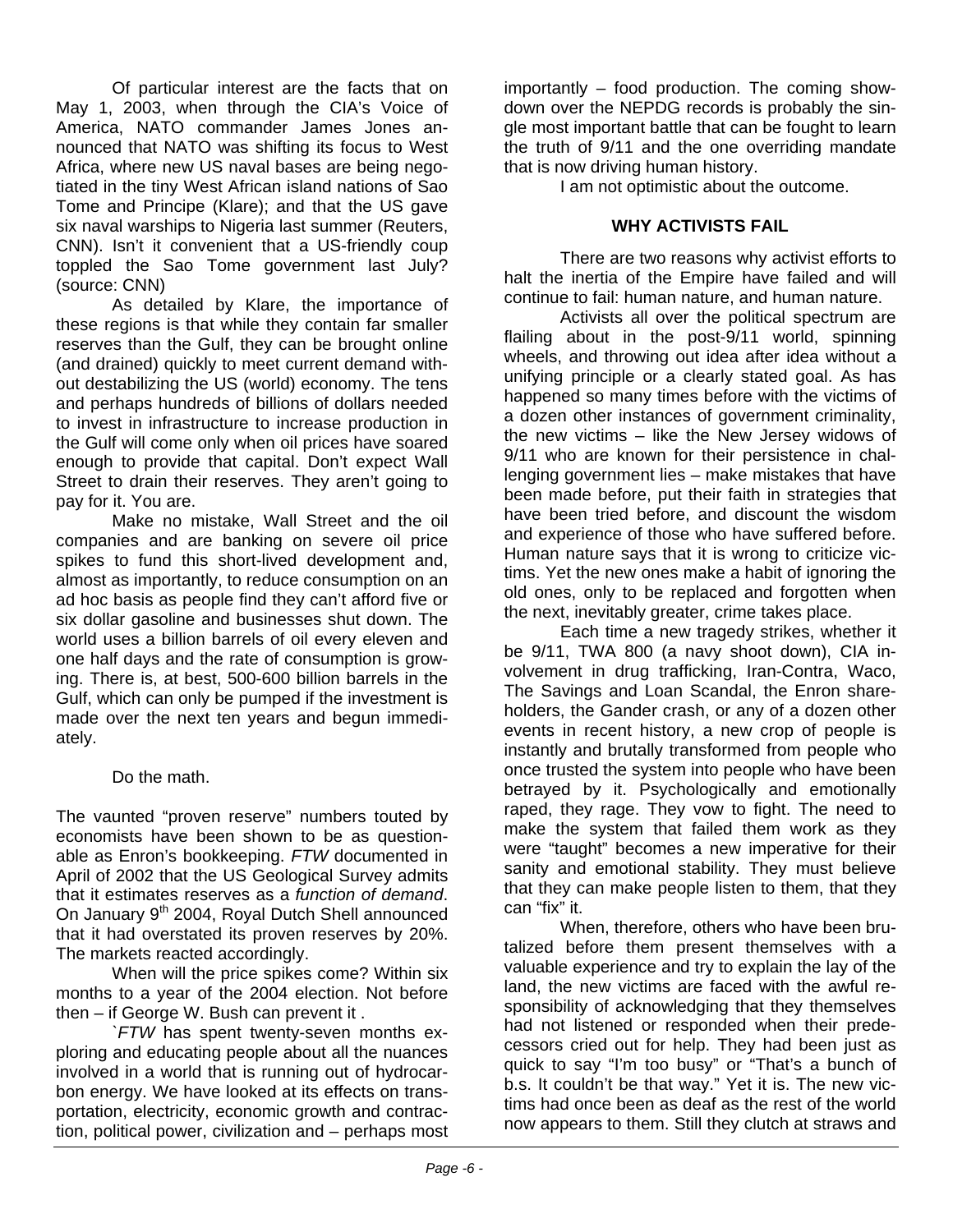cling to the illusion that "this time it will be different". For their own sanity they must ignore the reality of the people who came before them, when listening and learning might provide a unifying, though terrifying, focus that might ensure success. All it takes is courage and a good map.

#### **THREE DAYS OF THE CONDOR**

But there is a deeper part of human nature which covers the planet in a sickly, light-sweetcrude blanket of denial. It is best exemplified from the closing lines of Sidney Pollack's 1975 *Three Days of the Condor*, perhaps the best spy movie ever made. As *FTW* has shown in recent stories – using declassified CIA documents – the CIA was well aware of Peak Oil in the mid 1970s. *Three Days of the Condor* took that awful truth and said then what few in the post-9/11 world has had the courage to say. I can guarantee you that it is the overriding rationale in Dick Cheney's mind, in the mind of every senior member of the Bush administration, and in the mind of whomever it is that will be chosen as the 2004 Democratic Party nominee. Getting rid of Bush will not address the underlying causative factors of energy and money and any solution that does not address those issues will prove futile.

*Turner (Robert Redford): "Do we have plans to invade the Middle East?"* 

*Higgins (Cliff Robertson): "Are you crazy?"* 

*Turner: "Am I?"* 

*Higgins: "Look, Turner…"* 

*Turner: "Do we have plans?"* 

*Higgins: "No. Absolutely not. We have games. That's all. We play games. What if? How many*

*men? What would it take? Is there a cheaper way to destabilize a régime? That's what we're paid to do."* 

*Turner: "Go on. So Atwood just took the game too seriously. He was really going to do it, wasn't he?"*

*Higgins: "It was a renegade operation. Atwood knew 54-12 would never authorize it. There was no way, not with the heat on the Company."*

*Turner: "What if there hadn't been any heat? Supposing I hadn't stumbled on a plan? Say nobody had?"* 

*Higgins: "Different ball game. The fact is there was nothing wrong with the plan. Oh, the plan was alright. The plan would have worked."* 

*Turner: "Boy, what is it with you people? You think not getting caught in a lie is the same thing as telling the truth?"* 

*Higgins: "No. It's simple economics. Today it's oil, right? In 10 or 15 years - food, Plutonium. And maybe even sooner. Now what do you think the people are gonna want us to do then?* 

*Turner: "Ask them."* 

*Higgins: "Not now - then. Ask them when they're running out. Ask them when there's no heat in their homes and they're cold. Ask them when their engines stop. Ask them when people who've never known hunger start going hungry. Do you want to know something? They won't want us to ask them. They'll just want us to get it for them."* 

*What do you want?*

## **Bush-Cheney Energy Strategy: Procuring the Rest of the World's Oil**

**by** 

#### **Michael Klare**

*The following article appeared in the January, 2004 issue of Foreign Policy In Focus magazine (www.fpif.org) - Reprinted with permission from the author.* 

*The brilliant Michael Klare, author of Resource Wars: The new Landscape of Global Conflict and the forthcoming Petropolitics, simply and unequivocally confirms FTW's analysis of the motives behind 9-11 in this brilliant new article. His compelling analysis is made more urgent by the fact that – as FTW reported in December 2002, the hoped-for huge Caspian Basin oil reserves are a myth . http://www.fromthewilderness.com/free/ww3/120502\_caspian.html -- MCR*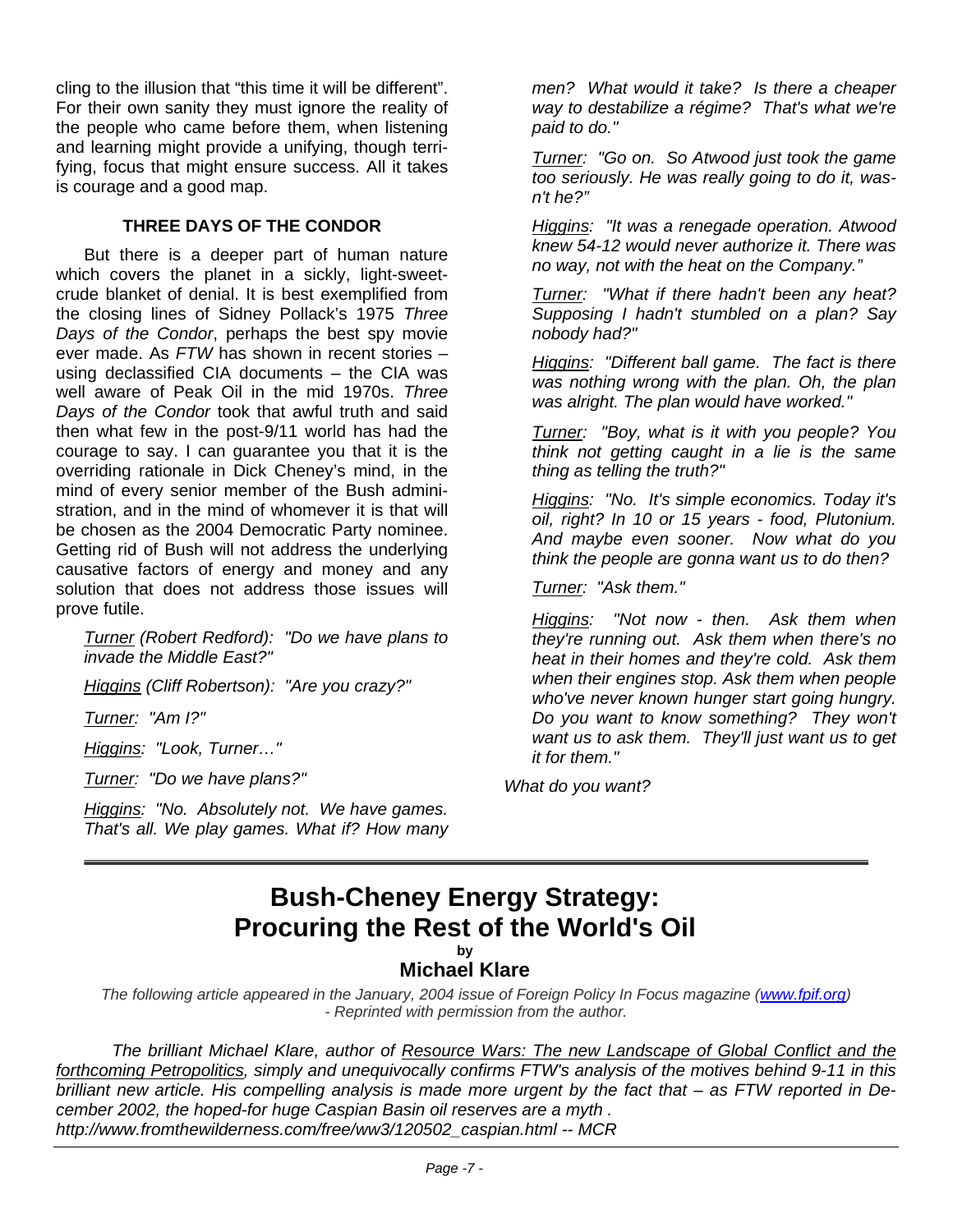When first assuming office in early 2001, President George W. Bush's top foreign policy priority was not to prevent terrorism or to curb the spread of weapons of mass destruction—or any of the other goals he espoused later that year following the September 11, 2001 attacks on the World Trade Center and the Pentagon. Rather, it was to increase the flow of petroleum from suppliers abroad to U.S. markets. In the months before he became president, the United States had experienced severe oil and natural gas shortages in many parts of the country, along with periodic electrical power blackouts in California. In addition, oil imports rose to more than 50% of total consumption for the first time in history, provoking great anxiety about the security of the country's long-term energy supply. Bush asserted that addressing the nation's "energy crisis" was his most important task as president.

He and his advisers considered the oil supply essential to the health and profitability of leading U.S. industries. They reasoned that any energy shortages could have severe and pervasive economic repercussions on businesses in automobiles, airlines, construction, petrochemicals, trucking, and agriculture. They deemed petroleum especially critical to the economy because it is the source of twofifths' of the total U.S. energy supply—more than any other source -— and because it provides most of the nation's transportation fuel. They also were cognizant of petroleum's crucial national security role as the power for the vast array of tanks, planes, helicopters, and ships that constitute the backbone of the [fueling the] U.S. war machine.

"America faces a major energy supply crisis over the next two decades," Secretary of Energy Spencer Abraham told a National Energy Summit on March 19, 2001. "The failure to meet this challenge will threaten our nation's economic prosperity, compromise our national security, and literally alter the way we lead our lives."

The energy turmoil of 2000-2001 prompted Bush to establish the National Energy Policy Development Group (NEPDG), a task force of senior government representatives charged with developing a long-range plan to meet U.S. energy requirements. To head this group, Bush picked his closest political adviser, Vice President Dick Cheney. A Republican Party stalwart and a former secretary of Defense, Cheney had served as chairman and chief executive officer of the Halliburton Co., an oilfield services firm, before joining the Bush campaign in 2000. As such, Cheney availed himself of top executives of energy firms, such as Enron Corp., for advice on major issues.

As the NEPDG began its review of U.S. energy policy, its members saw the United States was faced with a grave choice between two widely diverging paths. It could continue down the road it had long been traveling, consuming increasing amounts of petroleum and—given the irreversible decline in domestic oil production—becoming ever more dependent on imported supplies. Or, it could choose an alternate route of reliance on renewable sources of energy and gradually reducing petroleum use.

Clearly, the outcome of this decision would have profound consequences for society, the economy, and the nation's security. Following the same path would bind the United States ever more tightly to Persian Gulf suppliers and to other oil-producing countries, with a corresponding impact on U.S. security policy. Pursuing an alternative strategy would require a huge investment in new energy-generation and transportation technologies, resulting in the rise or fall of entire industries. Either way, the public would experience the impact of this choice in everyday life and in the dynamics of the economy as a whole. No one, in the United States or elsewhere, would be left entirely untouched.

The National Energy Policy Development Group wrestled with this dilemma and completed its report during the early months of 2001. After a careful review, Bush anointed the report as the National Energy Policy (NEP) and released it on May 17. At first glance, the NEP, or the Cheney report as it is often called, appeared to reject the path of increased reliance on imported oil in favor of renewable energy. The NEP "reduces demand by promoting innovation and technology to make us the world leader in efficiency and conservation," the president declared as he released it. However, for all its rhetoric about conservation, the NEP does not propose a reduction in oil consumption. Instead, it proposes to slow the growth in U.S. dependence on imported petroleum by boosting production at home through the exploitation of untapped reserves in protected wilderness areas.

The single most important step proposed in the NRP was increasing domestic oil production by drilling in the Arctic National Wildlife Refuge (ANWR), an immense, untouched wilderness area in northeastern Alaska. While this proposal has generated enormous controversy in the United States because of its deleterious impact on the environment, it also has allowed the White House to argue that the administration is committed to a policy of energy independence. How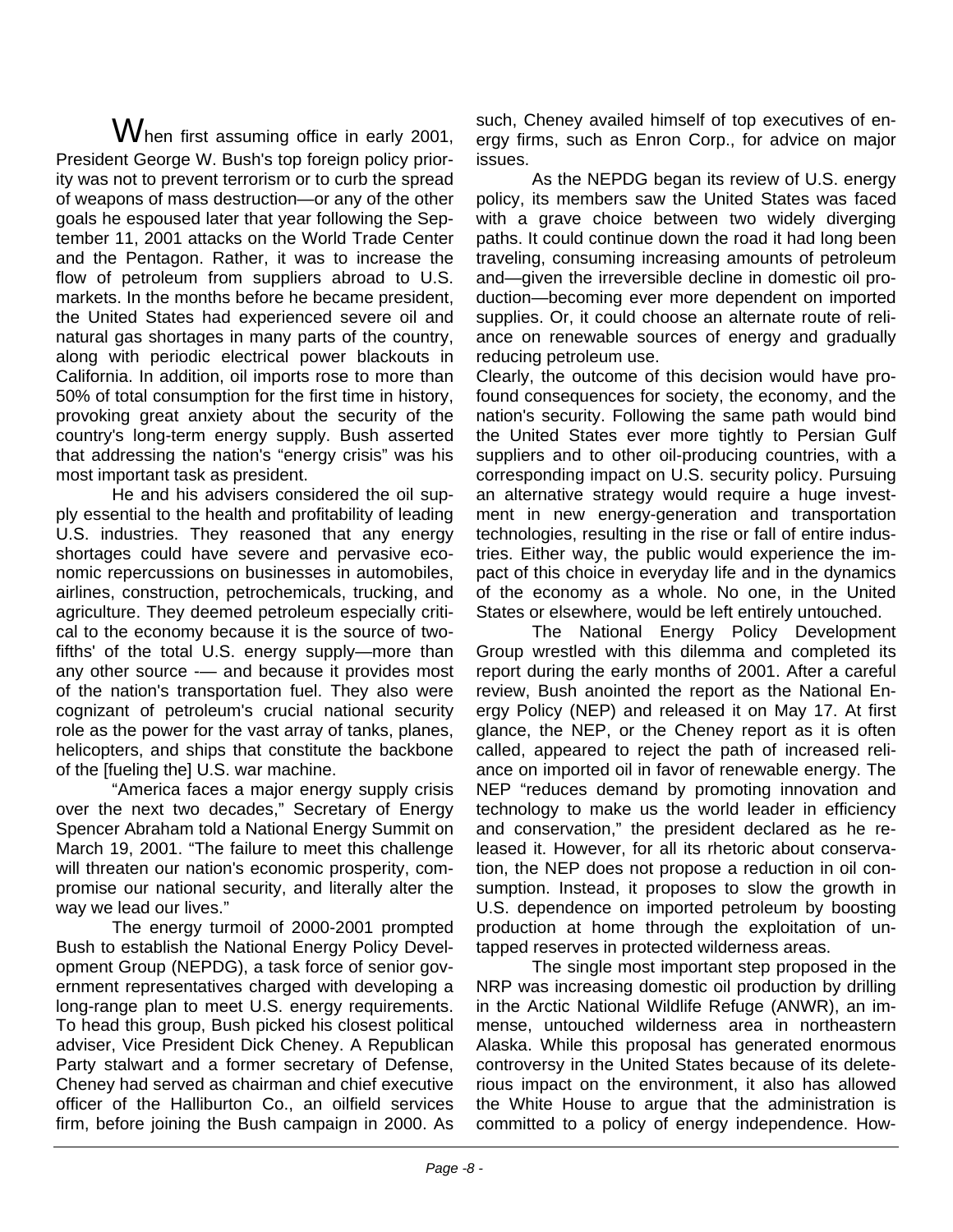ever, careful examination of the Cheney report leads to an entirely different conclusion. Aside from the ANWR proposal, nothing in the NEP would contribute to a significant decline in U.S. dependence on imported petroleum. In fact, the very opposite is true: The basic goal of the Cheney plan is to find additional external sources of oil for the United States.

In the end, Bush made a clear decision regarding future U.S. energy behavior. Knowing that nothing can reverse the long-term decline in domestic oil production, and unwilling to curb the country's ever-growing thirst for petroleum products, he elected to continue down the existing path of everincreasing dependence on foreign oil.

#### **Conservation Initiative: Fact or Fiction?**

The fact that the Bush energy plan envisions increased rather than diminished reliance on imported petroleum is not immediately apparent from the president's public comments on the NEP, or from the first seven chapters of the Cheney report itself. It is only in the eighth and final chapter, "Strengthening Global Alliances," that the true intent of the administration's policy becomes fully apparent. Here, the tone of the report changes markedly from a professed concern with conservation and energy efficiency to an explicit emphasis on securing more oil from foreign sources. The chapter begins, "U.S. national energy security depends on sufficient energy supplies to support U.S. and global economic growth." The report further states, "We can strengthen our own energy security and the shared prosperity of the global economy," by working with other countries to increase the global production of energy. It is a mandate to "make energy security a priority of our trade and foreign policy."

The Cheney report is very guarded about the amount of foreign oil that will be required. The only clue provided by the report is a chart of net U.S. oil consumption and production over time. According to this illustration, domestic oil field production will decline from about 8.5 million barrels per day (mbd) in 2002 to 7.0 mbd in 2020, while consumption will jump from 19.5 mbd to 25.5 mbd. That suggests imports or other sources of petroleum, such as natural gas liquids, will have to rise from 11 mbd to 18.5 mbd. Most of the recommendations in Chapter 8 of the NEP are aimed at procuring this 7.5 mbd increment, equivalent to the total oil consumed by China and India.

One-third of all the recommendations in the report are for ways to obtain access to petroleum sources abroad. Many of the 35 proposals are regionor country-specific, with emphasis on removing political, economic, legal, and logistical obstacles. For example, the NEP calls on the secretaries of Energy. Commerce, and State "to deepen their commercial dialogue with Kazakhstan, Azerbaijan, and other Caspian states to provide a strong, transparent, and stable business climate for energy and related infrastructure projects."

The Cheney report will have a profound impact on future U.S. foreign and military policy. Officials will have to negotiate for these overseas supplies and arrange for investments that will increase production and exports. They must also take steps to ensure that wars, revolutions or civil disorder do not impede foreign deliveries to the United States. These imperatives will be especially significant for policy toward the Persian Gulf area, the Caspian Sea basin, Africa, and Latin America.

Applying the Cheney energy plan will have major implications for U.S. security and military policy. Countries expected to supply petroleum in the years ahead are torn by internal conflicts, harbor strong anti-American sentiments, or both. Efforts to procure additional oil from foreign sources are almost certain to lead to violent disorder and resistance in many key producing areas. While U.S. officials might prefer to avoid the use of force in such situations, they may conclude that the only way to guarantee the continued flow of energy is to guard the oil fields and pipelines with soldiers.

To add to Washington's dilemma, troop deployments in the oil-producing areas are likely to cause resentment from inhabitants who fear the revival of colonialism or who object to particular U.S. political positions, such as U.S. support for Israel. Efforts to safeguard the flow of oil could be counter-productive, intensifying rather than diminishing local disorder and violence.

#### Persian Gulf

The United States currently obtains only about 18% of its imported petroleum from the Persian Gulf area. But Washington perceives a strategic interest in the stability of energy production there because its major allies, including Japan and Western Europe, rely on imports from the region. Also, the gulf's high export volume has helped to keep world oil prices relatively low, benefiting the U.S. economy. With domestic production in decline, the NEP observes, the Persian Gulf "will remain vital to U.S. interests."

The United States has played a significant role in Persian Gulf affairs for a very long time. During World War II, President Franklin D. Roosevelt forged an agreement with Abdul-Aziz ibn Saud, the founder of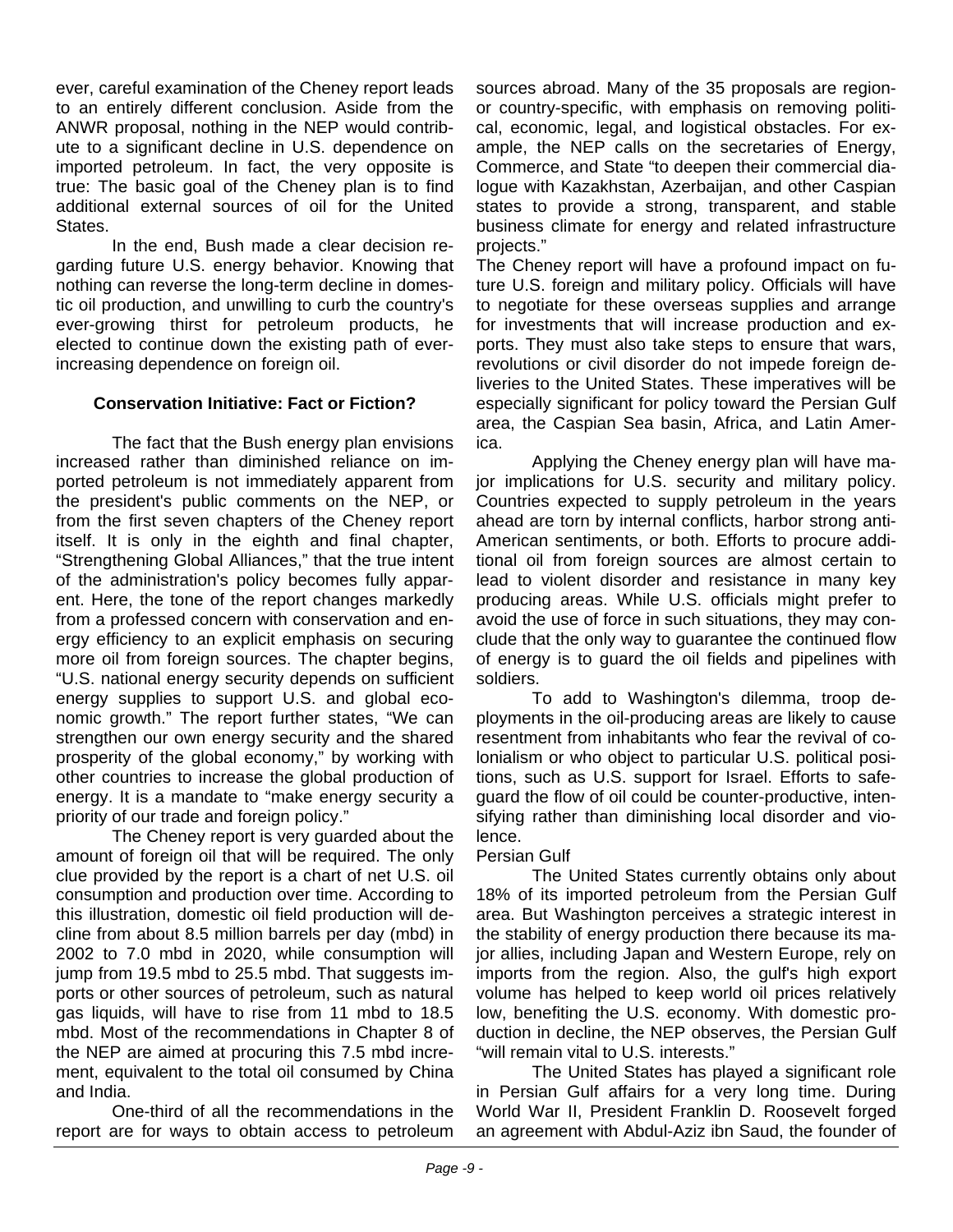the modern Saudi dynasty, to protect the royal family against its internal and external enemies in return for privileged access to Saudi oil. In subsequent years, the United States also agreed to provide security assistance to the Shah of Iran and to the leaders of Kuwait, Bahrain, and the United Arab Emirates (UAE). These agreements have led to the delivery of vast quantities of U.S. arms and, in some cases, the deployment of combat forces to these countries. (The U.S. security link with Iran was severed in January 1980, when the Shah was overthrown by militant Islamic forces.)

U.S. policy with regard to the protection of Persian Gulf energy supplies is unambiguous: When a threat arises, the United States will use whatever means are necessary to ensure the continued flow of oil. This principle, known as the Carter Doctrine, was first articulated by President Jimmy Carter in January 1980, following the Soviet invasion of Afghanistan and the fall of the Shah of Iran. It has remained part of U.S. policy ever since. In accordance with the principle, the United States used force in 1987 and 1988 to protect Kuwaiti oil tankers from Iranian missile and gunboat attacks, and then in 1990 and 1991 to drive Iraqi forces out of Kuwait.

In explaining the need to use force on these occasions, U.S. officials have stressed the importance of Persian Gulf oil to domestic economic stability and prosperity. "Our strategic interests in the Persian Gulf region, I think, are well known, but bear repeating," then-Secretary of Defense Cheney told the Senate Armed Services Committee on Sept. 11, 1990, five weeks after the Iraqi invasion of Kuwait. In addition to other security ties to Saudi Arabia and its neighbors, he said, "We obviously also have a significant interest because of the energy that is at stake in the gulf." Iraq possessed 10% of the world's oil reserves and acquired another 10% by seizing Kuwait, he explained. The occupation of Kuwait also placed Iraqi forces within a few hundred miles of another 25% located in eastern Saudi Arabia. "Once [former Iraqi President Saddam Hussein] acquired Kuwait and deployed an army as large as the one he possesses, he was clearly in a position to be able to dictate the future of worldwide energy policy, and that gave him a stranglehold on our economy and on that of most of the other nations of the world as well," he noted. Cheney insisted that the United States had no choice but to employ military force in the defense of Saudi Arabia and other friendly states in the area.

Once Iraqi forces were driven from Kuwait, the United States adopted a policy of containment of Iraq, enforcing severe economic sanctions and "nofly" zones over northern and southern Iraq to weaken the Hussein regime and to prevent any new attacks on Kuwait and Saudi Arabia. At the same time, Washington substantially expanded its military presence and bases in the Persian Gulf area in order to facilitate future U.S. military operations in the region. Most importantly, the Department of Defense sent vast quantities of munitions to Kuwait and Qatar so that troops could be rushed into combat without waiting weeks or months for the arrival of their heavy equipment.

By early spring of 2002, the Bush administration concluded that the policy of containment was not sufficient to eliminate the threat Hussein posed to U.S. interests and that more aggressive action was required. Although Iraq's alleged possession of weapons of mass destruction was cited as the main reason for acting in this manner, Cheney gave equal importance to U.S. energy security in his much-quoted speech of Aug. 26, 2002. "Should [Hussein's] ambitions [to acquire weapons of mass destruction] be realized, the implications would be enormous for the Middle East and the United States," he told the annual convention of the Veterans of Foreign Wars. "Armed with an arsenal of these weapons of terror and a seat at the top of 10% of the world's oil reserves, Saddam Hussein could then be expected to seek domination of the entire Middle East, take control of a great portion of the world's energy supplies, [and] directly threaten America's friends throughout the region."

Officials told the public that oil had nothing to do with the motives for the March 2003 U.S.-led invasion of Iraq. "The only interest the United States has in the region is furthering the cause of peace and stability, not in [Iraq's] ability to generate oil," White House spokesperson Ari Fleischer said in late 2002. But a closer look at the administration's planning for the war reveals a very different picture. In a January briefing by an unnamed "senior Defense official" on U.S. plans for protecting Iraqi oil fields in the event of war, the Pentagon leadership revealed that Gen. Tommy Franks and his staff "have crafted strategies that will allow us to secure and protect those fields as rapidly as possible in order to preserve those prior to destruction."

The senior official, who presumably was Deputy Secretary Paul Wolfowitz, indicated that the Bush administration sought to capture Iraq's oilfields intact to provide a source of revenue for the reconstruction of the country. Under the Hussein regime, Iraq was a major oil supplier to the United States. It provided an average of 566,000 barrels per day in 2002, or 5% of total imports. Many in Washington hope to obtain far more oil from Iraq in the future. According to the U.S. Department of Energy, Iraq possesses proven reserves of 112.5 billion barrels, more than any other country ex-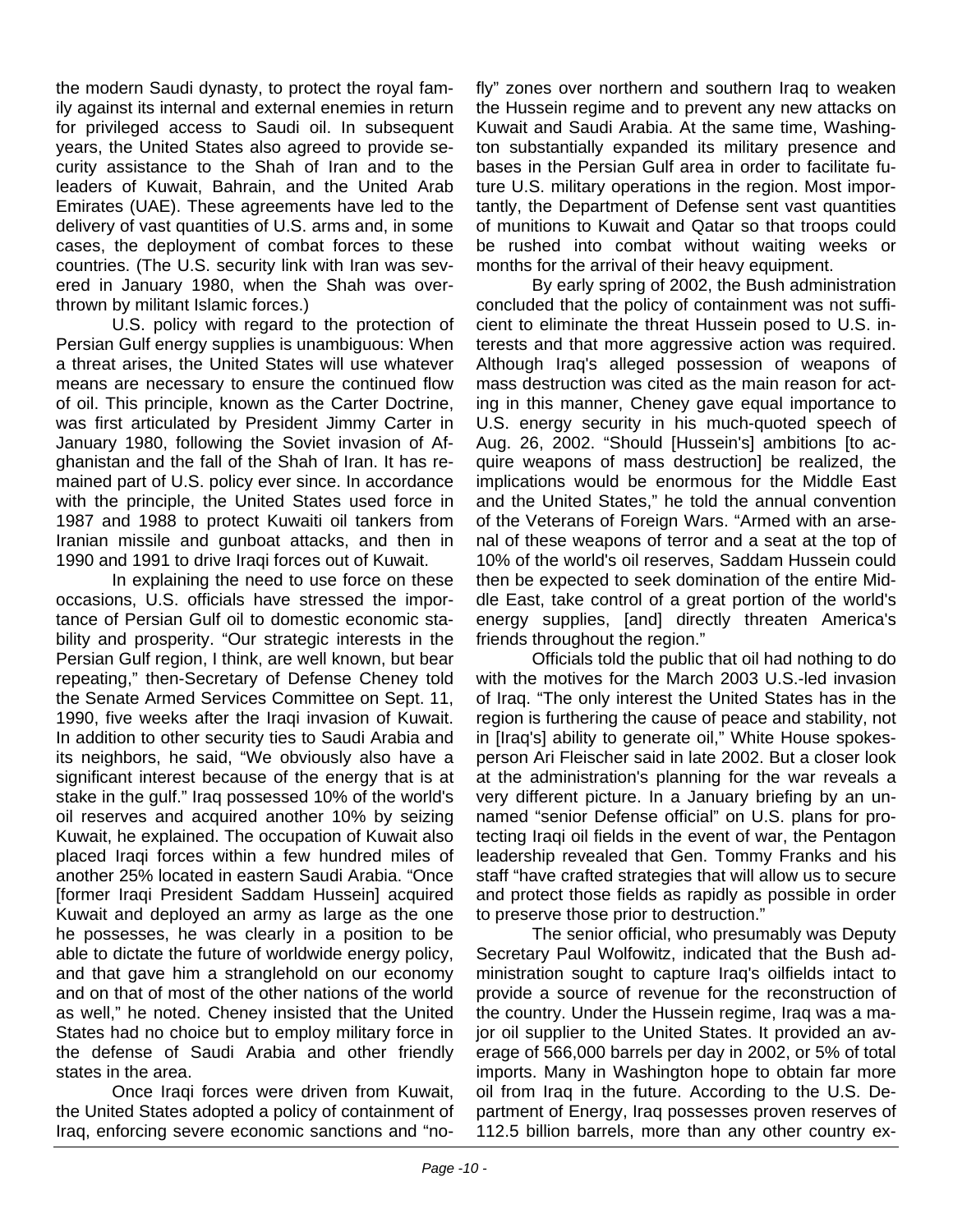cept Saudi Arabia, and it is thought to possess another 200 billion barrels in undeveloped fields. Iraq could become a leading oil supplier in the decades ahead, if a stable government is established that opens territory to exploitation by U.S. firms.

Such an outcome is far from assured. Policy makers face the challenge of ensuring that Saudi Arabia and other gulf producers increase oil supplies enough to meet growing U.S. and international demand. Another challenge will be protecting the Saudi regime against internal unrest and insurrection.

The need to increase Saudi production is particularly pressing. With one-fourth of the world's known oil reserves, an estimated 262 billion barrels, Saudi Arabia is the only country other than Iraq capable of satisfying ever-increasing petroleum demands. According to the Department of Energy, Saudi Arabia's net petroleum output must grow by 133% over the next 25 years, from 10.2 mbd in 2001 to 23.8 mbd in 2025, in order to meet anticipated world requirements at the end of that period. Expanding Saudi capacity by 13.6 mbd, which is the equivalent of total current production by the United States and Mexico, will cost hundreds of billions of dollars. It also will create enormous technical and logistical challenges. Western analysts believe the best way to achieve this increase is to persuade the Saudis to allow substantial U.S. oil-company investment. The Cheney report calls for exactly that. However, any effort by Washington to apply pressure on Riyadh is likely to meet with significant resistance from the royal family, who nationalized oil holdings in the 1970s and is fearful of being seen as overly subservient to the United States.

The strong U.S. ties to the Saudi royal family are unpopular with the regime's many opponents. Additionally, growing numbers of young Saudis have turned against the United States because of its close ties to Israel and what is seen as Washington's anti-Islamic bias. It was from this milieu that Osama bin Laden recruited many of his followers in the late 1990s and obtained much of his financial support. After the attacks of September 11, 2001, the Saudi government cracked down on some of these forces, but underground opposition to the regime's military and economic cooperation with Washington persists. Finding a way to eradicate this opposition while persuading Riyadh to increase its oil deliveries will be one of the most difficult challenges facing U.S. policy makers in the years ahead.

#### **Caspian Sea Basin**

Although the United States will remain dependent on oil from the Persian Gulf area for a long time to come, officials seek to minimize this dependency to the greatest degree possible by diversifying the nation's sources of imported energy. "Diversity is important, not only for energy security but also for national security," President Bush declared on May 17, 2001. "Overdependence on any one source of energy, especially a foreign source, leaves us vulnerable to price shocks, supply interruptions, and in the worst case, blackmail." To prevent this, the administration's energy plan calls for a substantial U.S. effort to boost production in a number of non-gulf areas, including the Caspian Sea basin, the West Coast of Africa, and Latin America.

The one that is likely to receive greatest attention from policy makers is the Caspian Sea basin, consisting of Azerbaijan, Georgia, Kazakhstan, Kyrgyzstan, Turkmenistan, Tajikistan, Uzbekistan, and adjacent parts of Iran and Russia. According to the Department of Energy, this area houses proven reserves (defined as 90% probable) of 17 to 33 billion barrels of oil, and possible reserves (defined as 50% probable) of 233 billion barrels. If the amounts were confirmed, they would constitute the second largest untapped reserves after the Persian Gulf area.

To ensure that much of this oil will eventually flow to consumers in the West, the U.S. government has made strenuous efforts to develop the area's petroleum infrastructure and distribution system. The United States first sought access to the Caspian's oil supplies during the Clinton administration. Because the Caspian Sea is land-locked, its oil and natural gas must travel by pipeline to other areas. Tapping the resources requires the construction of long-distance export lines.

The administration was reluctant to see Caspian oil flow through Russia on its way to Western Europe, since that would allow Moscow a degree of control over Western energy supplies. Transport through Iran was prohibited by U.S. law because of that country's pursuit of weapons of mass destruction. So Clinton threw his support behind a plan to transport oil and gas from Baku in Azerbaijan to Ceyhan in Turkey via Tbilisi in the former Soviet republic of Georgia. Before leaving office, he flew to Turkey to preside at the signing ceremony for a regional agreement permitting construction of the \$3 billion Baku-Tbilisi-Ceyhan (BTC) pipeline.

While concentrating on the legal and logistical aspects of procuring Caspian energy, the Clinton administration also addressed the threat to future oil deliveries posed by instability and conflict in the region. Since many of these states were wracked by ethnic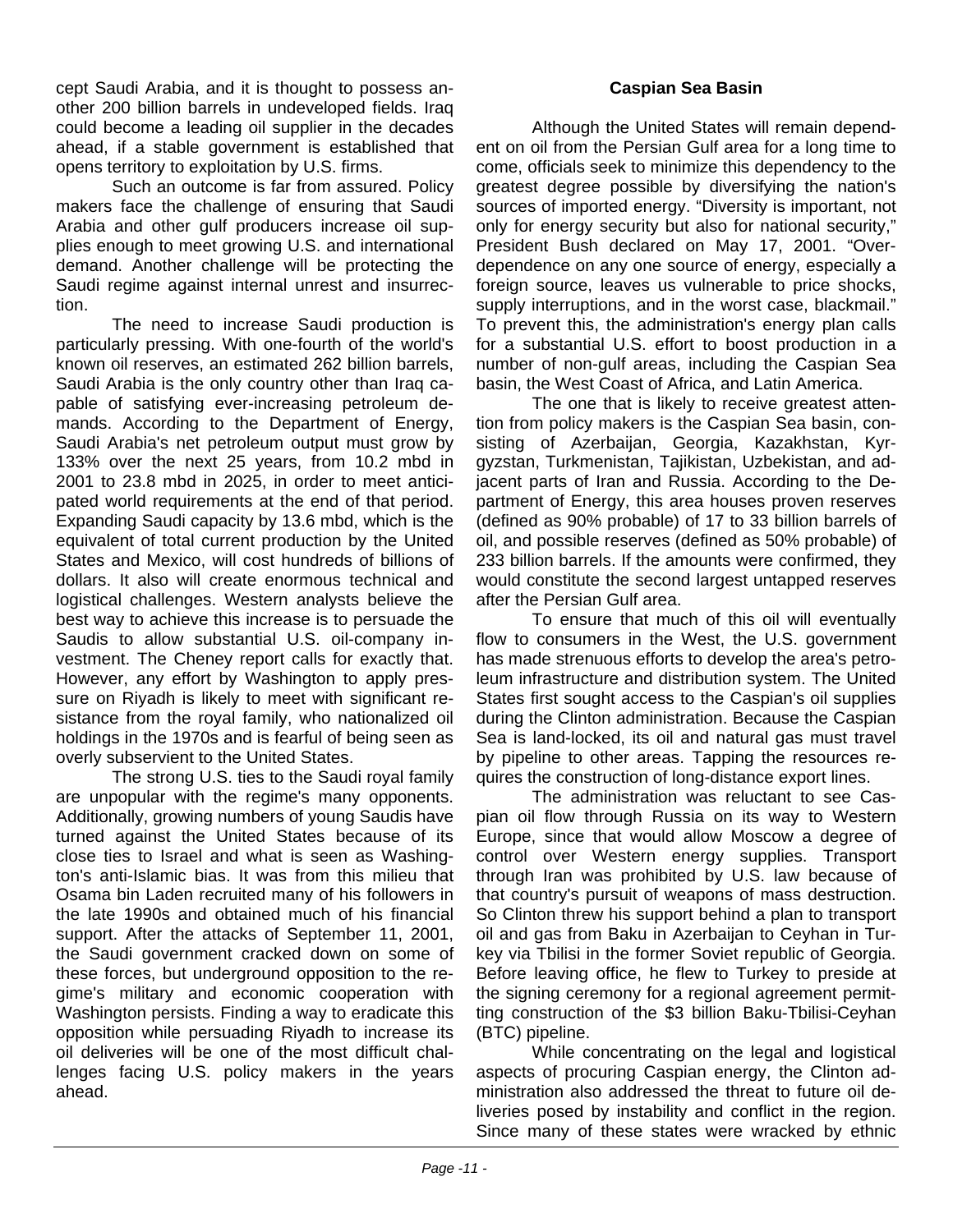and separatist conflicts, the administration initiated a number of military assistance programs aimed at strengthening their internal security capabilities. This entailed providing arms and training along with conducting joint exercises.

Building on Clinton's efforts, the Bush administration sought to accelerate the expansion of Caspian production facilities and pipelines. "Foreign investors and technology are critical to rapid development of new commercially viable export routes," the Cheney report affirms. "Such development will ensure that rising Caspian oil production is effectively integrated into world oil trade." Particular emphasis is placed on completion of the BTC pipeline and on increasing the participation of U.S. companies in Caspian energy projects. The administration also sought to build an oil and gas pipeline from Kazakhstan and Turkmenistan on the east shore of the Caspian to Baku on the west shore to channel more energy from Central Asia to the BTC system.

Until September 11, 2001 U.S. involvement in the Caspian Sea basin and Central Asia had been restricted mostly to economic, diplomatic, and military aid agreements. To combat the Taliban and Al Qaeda in Afghanistan however, the Department of Defense deployed tens of thousands of combat troops in the region and established military bases in Kyrgyzstan and Uzbekistan. The administration recalled some of these troops but apparently plans to maintain bases and a permanent military presence. This is supposedly intended to assist in the war against terrorism, but it is also to safeguard the flow of petroleum. The administration deployed military instructors to Georgia to provide counterinsurgency training for special units that will eventually guard the Georgian segment of the BTC pipeline.

The White House has high hopes for the development of Caspian Sea energy supplies, but many obstacles remain. Some of these are logistical: Until new pipelines can be built, transport of large quantities of oil to the West will be tough. Other obstacles are political and legal: The authoritarian regimes that predominate in the former Soviet republics are riddled with corruption and reluctant to adopt the legal or tax reforms needed to attract large-scale Western investment. But when all is said and done, the major problem facing the United States is that the Caspian basin is no more stable than the Persian Gulf. Any effort to ensure the safety of energy deliveries will require the same sort of military commitments that the United States has long made to its principal energy suppliers in the gulf.

#### **West Africa**

Another area the Bush administration views as a promising source of oil is West Africa. Although African states accounted for only about 10% of global oil production in 2000, the Department of Energy predicts that their share will rise to 25% by 2020. That will add 8.3 mbd to global supplies, welcome news in Washington. "West Africa is expected to be one of the fastestgrowing sources of oil and gas for the American market," the Cheney report observes.

The administration expects to concentrate its efforts in Nigeria, its neighboring states in the Gulf of Guinea, and Angola. As in the Caspian region, however, U.S. hopes to obtain additional oil from Africa could be frustrated by political unrest and ethnic warfare. Indeed, much of Nigeria's production was shut down during the spring of 2003 because of ethnic violence in the Delta region, the site of much of Nigeria's onshore oil. Local activists have occupied offshore oil facilities to bargain for community project funding. Crime and vandalism have also hampered Nigeria's efforts to increase oil production.

The United States is not likely to respond to these challenges by deploying troops. That undoubtedly would conjure up images of colonialism, provoking strong opposition at home and abroad. But Washington is willing to step up military aid to friendly regimes in the region. Total U.S. assistance to Angola and Nigeria amounted to some \$300 million in fiscal years 2002 through 2004, a significant increase over the previous three-year period. In fiscal 2004, Angola and Nigeria also became eligible to receive surplus arms under the Pentagon's Excess Defense Articles program. Meanwhile, the Department of Defense has begun to secure rights for the establishment of naval bases in the region, most notably in Nigeria and the islands of Sao Tomé e Principe.

#### **Latin America**

Finally, the Cheney plan calls for a significant increase in U.S. oil imports from Latin America. The United States already obtains a large share of its imported oil from the region. Venezuela is now the third largest supplier of oil to the United States, after Canada and Saudi Arabia; Mexico is the fourth largest, and Columbia is the seventh. As indicated by Secretary of Energy Abraham, "President Bush recognizes not only the need for an increased supply of energy, but also the critical role the hemisphere will play in the administration's energy policy."

In presenting these aspirations to governments in the region, U.S. officials highlight their desire to establish a common framework for energy development.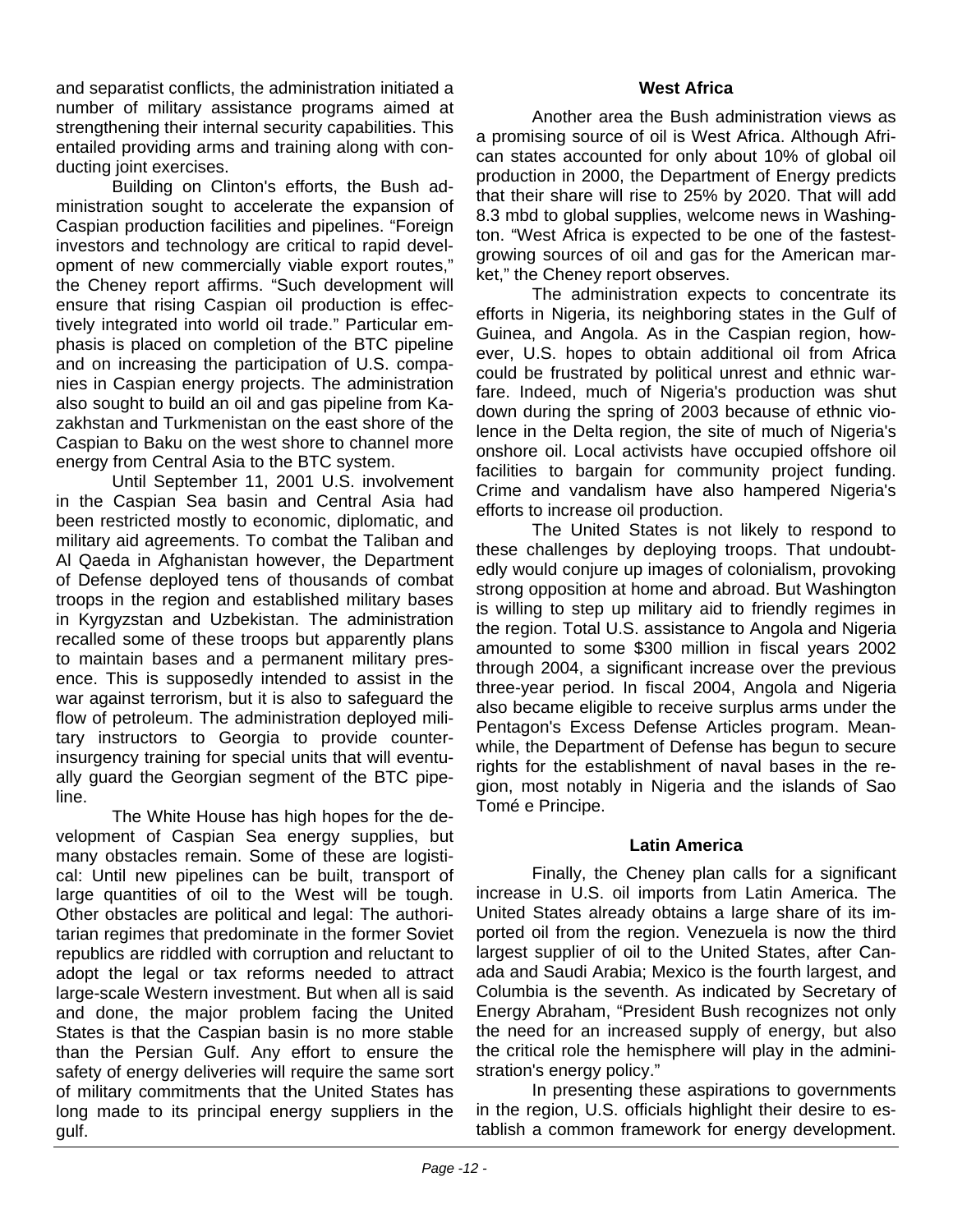"We intend to stress the enormous potential of greater regional energy cooperation as we look to the future," Abraham told the Fifth Hemispheric Energy Initiative Ministerial Conference in Mexico City on March 8, 2001. "Our goal [is] to build relationships among our neighbors that will contribute to our shared energy security; to an adequate, reliable, environmentally sound, and affordable access to energy." However sincere, these comments mask the fact that the "cooperation" is essentially aimed at channeling more and more of the region's oil supplies to the United States.

The energy plan emphasizes acquisition of additional oil from Mexico and Venezuela. "Mexico is a leading and reliable source of imported oil," the Cheney report observes. "Its large reserve base, approximately 25% larger than our own proven reserves, makes Mexico a likely source of increased oil production over the next decade." Venezuela is considered vital because it possesses large reserves of conventional oil and houses vast supplies of so-called heavy oil, a sludge-like material that can be converted to conventional oil through a costly refining process. According to the NEP, "Venezuelan success in making heavy oil deposits commercially viable suggests that they will contribute substantially to the diversity of global energy supply and to our own energy supply mix over the medium to long term."

But U.S. efforts to tap into abundant Mexican and Venezuelan energy supplies will hit a major snag. Because of a long history of colonial and imperial predation, these two countries have placed their energy reserves under state control, establishing strong legal barriers to foreign involvement in domestic oil production. While they may want to capitalize on the benefits of higher volume exports to the United States, Latin American countries are likely to resist more U.S. participation in their energy industries and any significant increase in oil extraction.

The NEP calls on the secretaries of Commerce, Energy, and State to lobby their Latin American counterparts to eliminate or soften barriers. However, in Mexico, reform bills to ease entry of private oil companies have encountered stiff resistance in Congress. In Venezuela, a new Constitution adopted in 1999 bans foreign investment in the oil sector, and in 2003, President Hugo Chávez fired managers of the state-owned oil company Petróleos de Venezuela S.A. who favored links with foreign firms.

#### **Bush Energy, Military Plans Linked**

In its pursuit of petroleum, the United States is intruding in the affairs of the oil-supplying nations. In the process, it exposes itself to increased risk of involvement in local and regional conflicts. This reality has already influenced U.S. relations with the major oilproducing nations and is sure to have an even greater impact in the future.

At no point does the NEP acknowledge this. Instead, it focuses on the economic and diplomatic dimensions of the energy policy. However, the architects of the Bush-Cheney policy know that ensuring access to some oil sources may prove impossible without the use of military force. The administration's military strategy takes up the slack with heavy emphasis on bolstering capacity to project firepower to key battlefields abroad. "The United States must retain the capability to send well-armed and logistically supported forces to critical points around the globe, even in the face of enemy opposition," states its Quadrennial Defense Review.

These critical points would necessarily include areas that are petroleum sources. Whether or not the administration consciously linked energy with its security policy, Bush undeniable prioritized the enhancement of U.S. power projection at the same time he endorsed increased dependence on oil from unstable areas.

As a result, a two-pronged strategy governs U.S. policy toward much of the world. One arm of this strategy is to secure more oil from the rest of the world, and the other is to enhance the capability to intervene. While one of these objectives arises from energy preoccupations and the other from security concerns, the upshot is a single direction for U.S. dominance in the 21st Century. It is this combination of strategies, more than anything else, that will anchor the United States' international relations for years to come.

*Michael T. Klare, author of Resource Wars: The New Landscape of Global Conflict and the forthcoming Petropolitics (Metropolis Books, 2004) is a professor of peace and world security studies at Hampshire College in Amherst, Mass.* 

Published by *Foreign Policy In Focus* (FPIF), a joint project of the Interhemispheric Resource Center (IRC, online at www.irc-online.org) and the Institute for Policy Studies (IPS, online at www.ips-dc.org). ©2003. All rights reserved.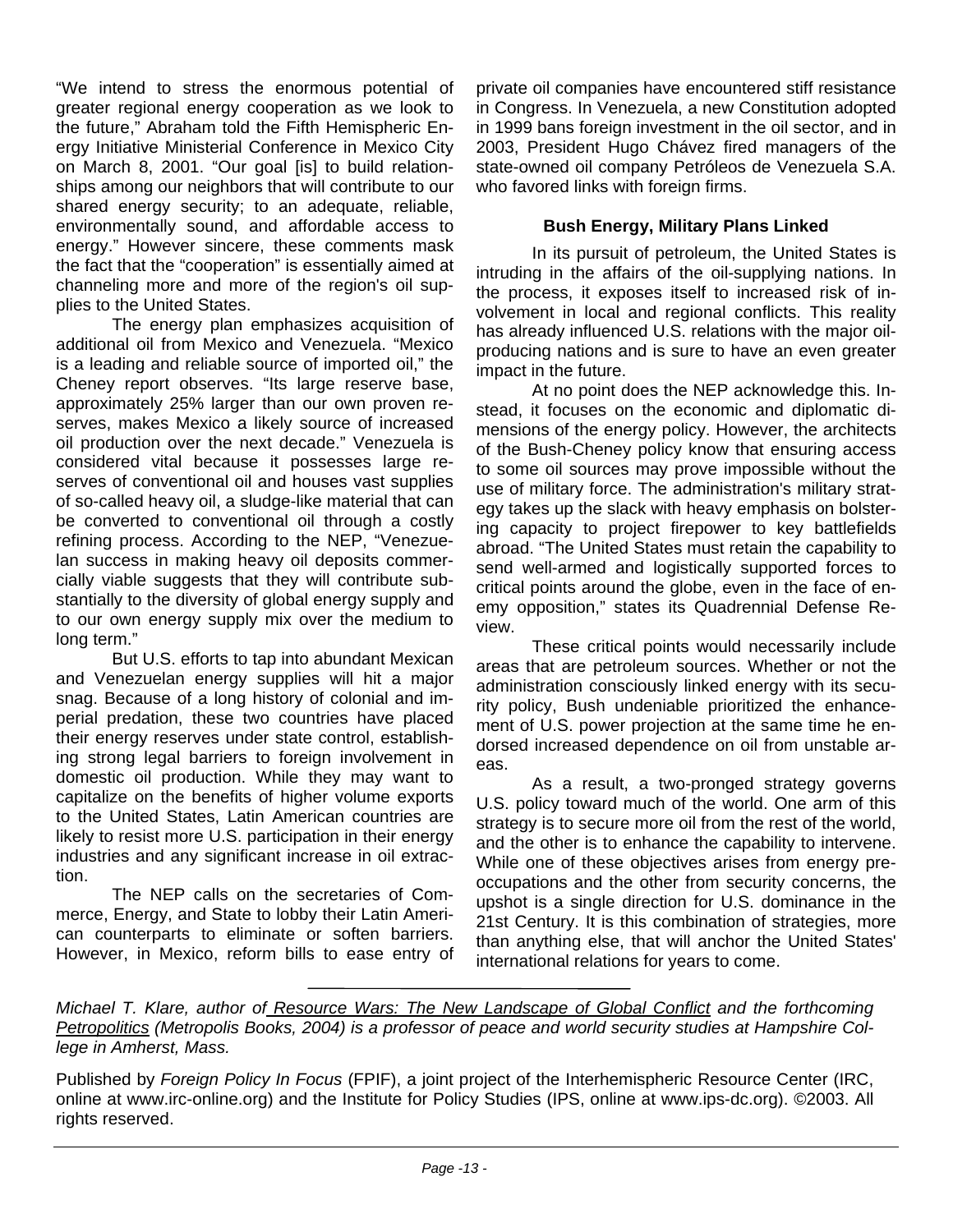#### **Recommended Citation**

Michael Klare, "Bush-Cheney Energy Strategy: Procuring the Rest of the World's Oil," Foreign Policy In Focus (Washington, DC & Silver City, NM: Interhemispheric Resource Center/Institute for Policy Studies/SEEN, January 2004). Web location:

http://www.fpif.org/papers/03petropol/politics.html Production Information: Writer: Michael Klare Editor: Miriam Pemberton, IPS Layout: Tonya Cannariato, IRC

### **NATURAL GAS UPDATES - A DARK AND COLD FUTURE**

**by**

#### **Dale Allen Pfeiffer** *-- FTW* **Energy Editor**

*© Copyright 2003, From The Wilderness Publications, www.fromthewilderness.com. All Rights Reserved. This story may NOT be posted on any Internet web site without express written permission. Contact admin@copvcia.com. May be circulated, distributed or transmitted for non-profit purposes only.* 

*[On January 16th CNN posted a news story regarding the demands posed by an arctic weather front which contained the quote, "The weather has created high demand for electricity, and as a result some power generating plants ran out of natural gas Thursday and increased the burden on other plants, according to ISO New England." As this story began to circulate it was quickly realized that panic might follow a confirmed announcement of gas shortages. The following day, Connecticut's New Haven Register published a banner story headlined Natural Gas Alarm Spurs Probe" which opened with the lead: "There is no natural gas shortage.*

*But in an investigation also launched Friday, State Attorney General Richard Blumenthal alleged that profiteering power-generation companies nearly forced blackouts in New England Thursday. Blumenthal said that electricalgeneration companies sold fuel needed by their power plants on the spot markets to capitalize on soaring prices for natural gas."*

*Blaming the power companies for these events is a weak attempt to disguise an ever-more-apparent catastrophe looming in the near future for North America. Experts familiar with natural gas production figures understand that this is just the beginning of what is to come. Australia's THE AGE reported on January 14th that, "Australia is confident it can win liquified natural gas contracts with the United States worth up to \$50 billion, amid warnings that America is facing a looming energy crisis."*

*In describing the new LNG contracts The AGE went on to report: "American liquefied natural gas imports are expected to increase ten-fold over the next six years and total US energy consumption is expected to surge by about 32 per cent over the next two decades.* 

*"The Bush Administration has admitted that America's capacity to meet its voracious hunger for energy through domestic production is limited.* 

*"[Energy Minister] Macfarlane warned that the US could face an energy crisis that would rival the 1973 and 1980 oil price shocks. Both events triggered a combination of soaring inflation and economic stagnation in the major economies of the world. 'The US has only very recently become open about their energy requirements, and some say it's as big a crisis, or potential crisis, as during the oil shocks,' he said."*

*The difference is that in past oil shocks there were other places to go to obtain immediate supplies. Given the* fact that LNG imports require huge, costly and dangerous terminals which don't exist, and a tanker fleet which has not *been built, the comparison falls short. With the crisis now firmly on the table it is time for a close and honest look at the real natural gas production numbers and to understand that significant LNG imports are perhaps a decade and billions of dollars of investment away. They will certainly not be enough -- or in time -- to prevent what is becoming a stark reality. FTW's Energy Editor Dale Allen Pfeiffer takes us through the hard, cold and unforgiving numbers. – MCR*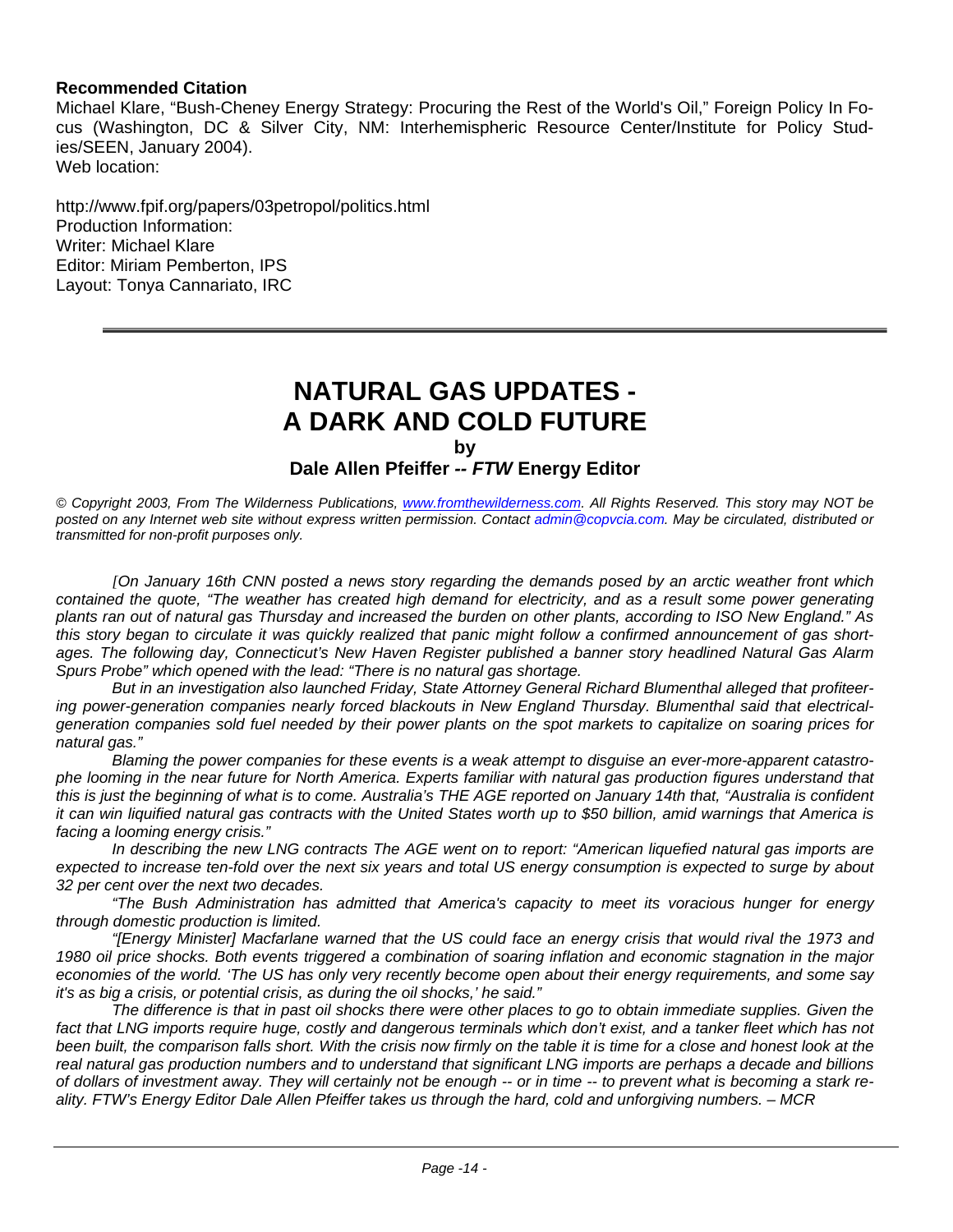**January 19, 2004 2200 PDT (***FTW***)** -- Last summer, we stated that a natural gas (NG) crisis was looming and could strike by winter time under several key conditions. A major crisis may have been averted by a merciful warming trend in the northeast, but we are as close to the precipice as ever.

#### **WHAT HAPPENED?**

I his past (2003) NG refill season saw record injection rates for every month from June through October. Wall Street analysts quickly attributed these injection rates to large-scale reductions in industrial NG demand. The crisis has been fully averted, they say, and we began winter with a nice, cushy NG reserve "well in excess" of three trillion Cubic Feet (Tcf). Three Tcf of storage has long been considered adequate to meet winter heating demand. These analysts insist that the market has demonstrated that it has the dynamics to solve our energy problems as it seeks to maintain balance.

This was easy to say at the time. In the United States, we do not keep accurate figures on NG production, imports and storage on a weekly or even a monthly basis. The Energy Information Administration (EIA) issues weekly and monthly estimates based on preliminary reports from industry players. But, the hard data takes several months to assemble. And so the hard data reports on monthly summer NG use and injection are only now being issued.

According to these reports, from April through July of 2003, 1.365 Trillion cubic feet (Tcf) of NG was injected into storage. That is an increase of 344 billion cubic feet (Bcf) over injection from the same period in 2002 (1.021 Tcf in 2002)<sup>1</sup>. However, these reports also state that the amount of NG consumed to generate electricity over this same period decreased by 375 Bcf.<sup>2</sup>So the decrease in electricity generation accounts for more than 100% of the increase in injection.

And what was the reason for the decrease in electricity generation?

Mild weather led to a reduction in summer air conditioner usage. Sixty-two percent (62%) of this decrease in electricity generation is attributable to last summer's mild weather; 21.5% attributable to adding more efficient combined cycle units; and the remaining 16.5% due to greater utilization of oil-fired electricity generation and fuel switching from NG to residual fuel at a small number of generating plants.<sup>3</sup> Once hard data is released for the month of August, we are confident that this pattern will hold true for the entire summer. Furthermore, during the remainder of the injection season (August, September, and October) the weather in North America continued to be mild. October proved to be much warmer than the same month a year previously, resulting in a decrease of 73 Heating Degree Days (HDD). Finally, there was no significant loss of production due to shut-in of wells during the fall hurricane season.

We couldn't have hoped for better weather conditions to allow the re-injection of NG into storage. Such a combination of fortunate conditions, in a phenomenon as dynamic and unstable as the weather, is enough to tempt speculation. But we will avoid such speculation here and simply say that we cannot rely on the weather favoring us over the long term.

#### **COOKING THE BOOKS?**

Wait a minute! NG electricity generation declined by more than the increase in NG injection—almost 10% more in fact. So what happened to the other 31 Bcf in decreased NG electricity generation? Chairman of Energy Ventures Group, Andrew Weissman, speculates that core industrial consumption of NG actually increased during the summer.<sup>4</sup> This would make sense in light of the "economic recovery" spurring industrial consumption so necessary for a Bush re-election.

So much for reduced industrial demand. There has been a large reduction in the industrial consumption of natural gas over the last three years. But most of this reduction occurred in the 2000/2001 winter heating season and in the year following that.<sup>5</sup>In a study released last year, the National Petroleum Council stated that the maximum remaining industrial fuel switching capability (gas to oil), is no more than 200 Bcf, and possibly as low as 100 Bcf.<sup>6</sup> This

| <b>Real Industrial Gas Demand Fails To</b> |  |
|--------------------------------------------|--|
| <b>Show High Correlation To Gas Prices</b> |  |

Many analysts now believe high gas prices immediately<br>create industrial demand destruction.

| This behavior is not what EIA "numbers" show.            |        |        |                                                            |                                                               |                                                          |                                              |  |
|----------------------------------------------------------|--------|--------|------------------------------------------------------------|---------------------------------------------------------------|----------------------------------------------------------|----------------------------------------------|--|
| January to August industrial gas:                        |        |        | 2002 To 2003<br><b>B</b> cf/d<br>Price<br>Change<br>Change |                                                               |                                                          |                                              |  |
|                                                          | 2001   | 2002   | 2003                                                       | January                                                       | (0.03)                                                   | \$3.12                                       |  |
| <b>Ref/d</b>                                             | 16.6   | 16.4   | 15.5                                                       | February                                                      | 0.68                                                     | 4.87                                         |  |
| Average<br><b>Gas Price</b><br><b>Course of DIA</b>      | \$4.57 | \$3.21 | \$5.74                                                     | <b>March</b><br>April<br>May<br>June<br>July<br><b>August</b> | (0.97)<br>(1.80)<br>(1.00)<br>(2.30)<br>(0.94)<br>(0.52) | 4.38<br>1.79<br>2.59<br>2.20<br>1.91<br>1.93 |  |
| <sup>1</sup> Composite spot price defivered to pipeline. |        |        |                                                            | <b>SIMMONS &amp; COMPANY</b><br><b>INTERNATIONAL</b>          |                                                          |                                              |  |

equates to a daily reduction of no more than 0.33 to 0.67 Bcf/day, as opposed to reduction estimates of 1.5 to 2.0 Bcf/day insisted upon by various analysts.<sup>7</sup>

Energy investment banker and White House adviser, Matthew Simmons, agrees with this assessment. Mr. Simmons points to EIA data which suggests that a rise in NG prices does not necessarily lead to industrial demand destruction, as this slide from a recent presentation by Mr. Simmons demonstrates: *Taken from The Natural Gas Riddle, Matthew Simmons<sup>8</sup>*

In a nutshell, we were very lucky this past year. And we cannot expect to remain so lucky in the future. There has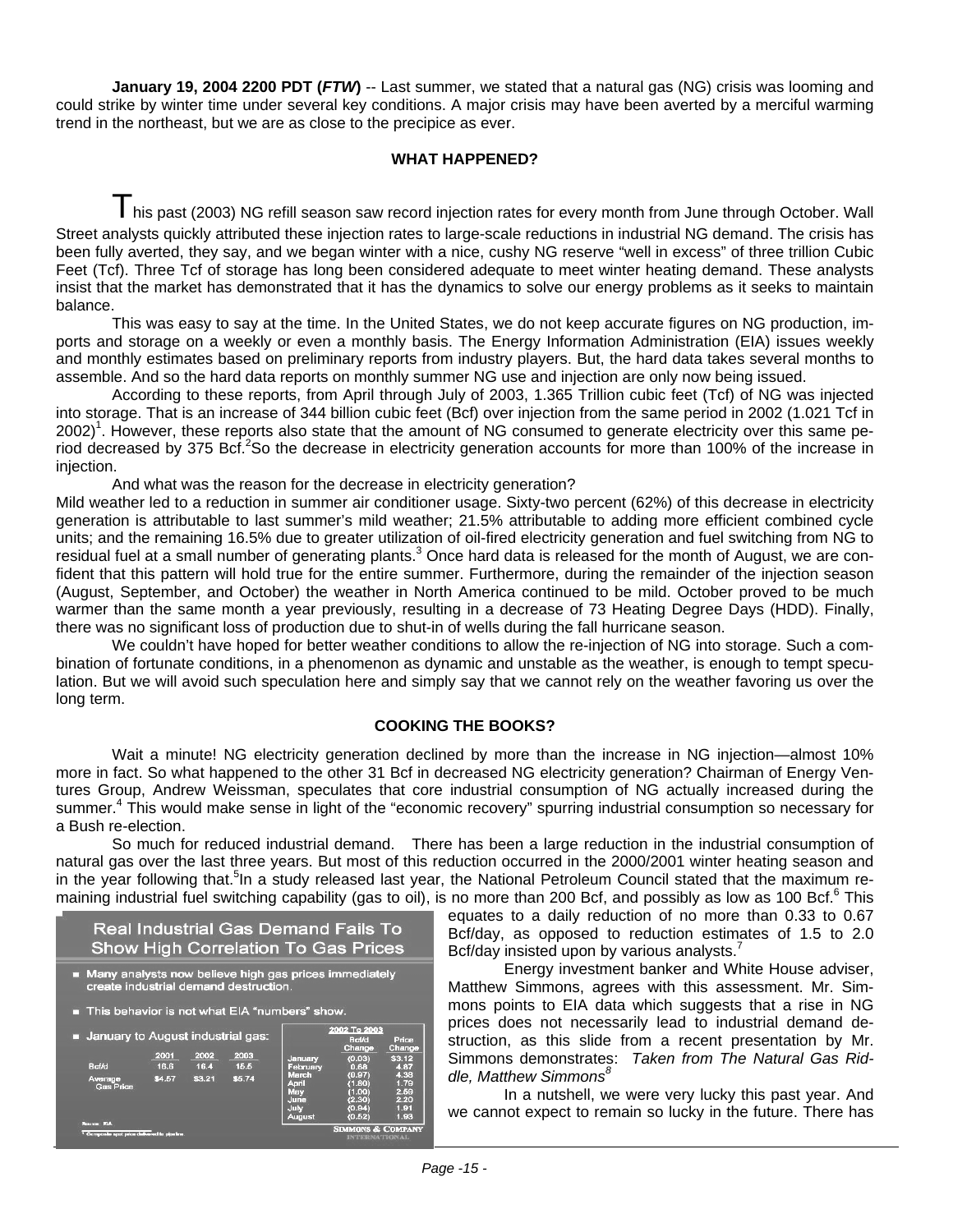been no structural change in the NG market which will reduce the likelihood of an NG crisis in upcoming years.

#### **The Current Situation—Crisis Still Looming And A "Bombshell" Report**

The National Petroleum Council (NPC) is an oil and natural gas advisory committee to the secretary of energy. It was their 1999 assessment of the US energy market which spurred on the development of over \$100 billion in new gas-fired power generating units over the past four years. In their 1999 study, the NPC failed to take into account that all of the major NG fields in North America were maturing, or the rapid rate of production decline in these aging fields and in the remaining smaller fields.

Over the next couple of years, actual production data was soon at variance with NPC projections. Secretary of Energy Spencer Abraham commissioned a new report taking a much closer look at NG production. The Council was then provided with better funding and stronger technical support than was made available in 1999.

The resulting report issued in September of 2003, Balancing Natural Gas Policy – Fueling the Demands of a Growing Economy<sup>9</sup>, is something of a bombshell which has as yet received far too little attention. This report gives warning that the United States is facing a severe NG crisis within the next 10 years. And at this point, it is likely that there is nothing we can do to avoid the crisis.

The NPC found that by 2002, NG production was already 6 Bcf/day below their 1999 forecast. They further predicted that by 2015, traditional NG production for the US and Canada will fall 21 Bcf/day short of the amount needed to meet the demands of the US market.<sup>10</sup> Compared with their 1999 study, this is a downward revision of 22% in just two years since the first study was released. And it is almost a certainty that the gap will widen in the years to come.

The NPC credits its downward revision to three factors:



1. A reduction in the estimate of technically developable reserves in the US and Canada.2. An unforeseen rapid production drop-off in existing fields in both the US and Canada.3. A significant decline in the size of new wells in the US and Canada.<sup>1</sup>

In fact, the NPC has confirmed FTW's earlier reports that new fields are declining faster than old fields, so that more and more wells are being drilled just to keep production from falling too drastically. Even the increase in new drilling, under the best of circumstances, only holds production level in the short term. It does not meet projected demand or even remotely provide for economic growth. The NPC report offers the following graph, which is reminiscent of the

graph we produced in our July 2003 report. (*taken from Balancing Natural Gas Policy—Fueling the Demands of a Growing Economy. National Petroleum Council, 9/25/2003. http://www.npc.org/reports/NG\_Volume\_1.pdf)* 

#### **ALASKA AND ANWAR NO SOLUTION**

As for the solutions proposed by the NPC—the Alaskan NG pipeline and increased Liquid Natural Gas (LNG) capacity—both are long range projects which will only provide relief in a decade if construction is undertaken immediately. The Alaskan pipeline will only make up at most 21.5% of the NPC's presently projected shortfall. The rest will have to come from LNG, which is an expensive undertaking.

While projecting diminishing NG production capacity, the NPC states that for the economy to continue growing at a healthy rate, it will be necessary to increase supplies of natural gas by at least 3.39 trillion cubic feet per year (Tcf/year) by 2010, and by at least 5.19 Tcf/year by 2014.12 Yet, between now and 2007 there is not likely to be any net increase in the supply of NG to the US. $^{13}$ 

#### **ECONOMIC DISASTER – THE GAP BETWEEN DEMAND AND SUPPLY**

Matthew Simmons has taken the graph shown [here] and projected a line onto it to show the amount of natural gas we will need for a healthy economy based on the NPC studies. The result is disturbing. (taken from **The Natural Gas Riddle: Why are Prices so High? Is a Serious Crisis Underway?** Simmons, Matthew. http://www.simmonsco-

Simmons points out that the gap between what will be needed by the year 2010 and conventional sources will be 6 Tcf/year, or 16 Bcf/day. He states that filling this gap by 2010 would require 30 to 40 LNG projects.<sup>14</sup>

In a survey of 26 key natural gas producers (equivalent to

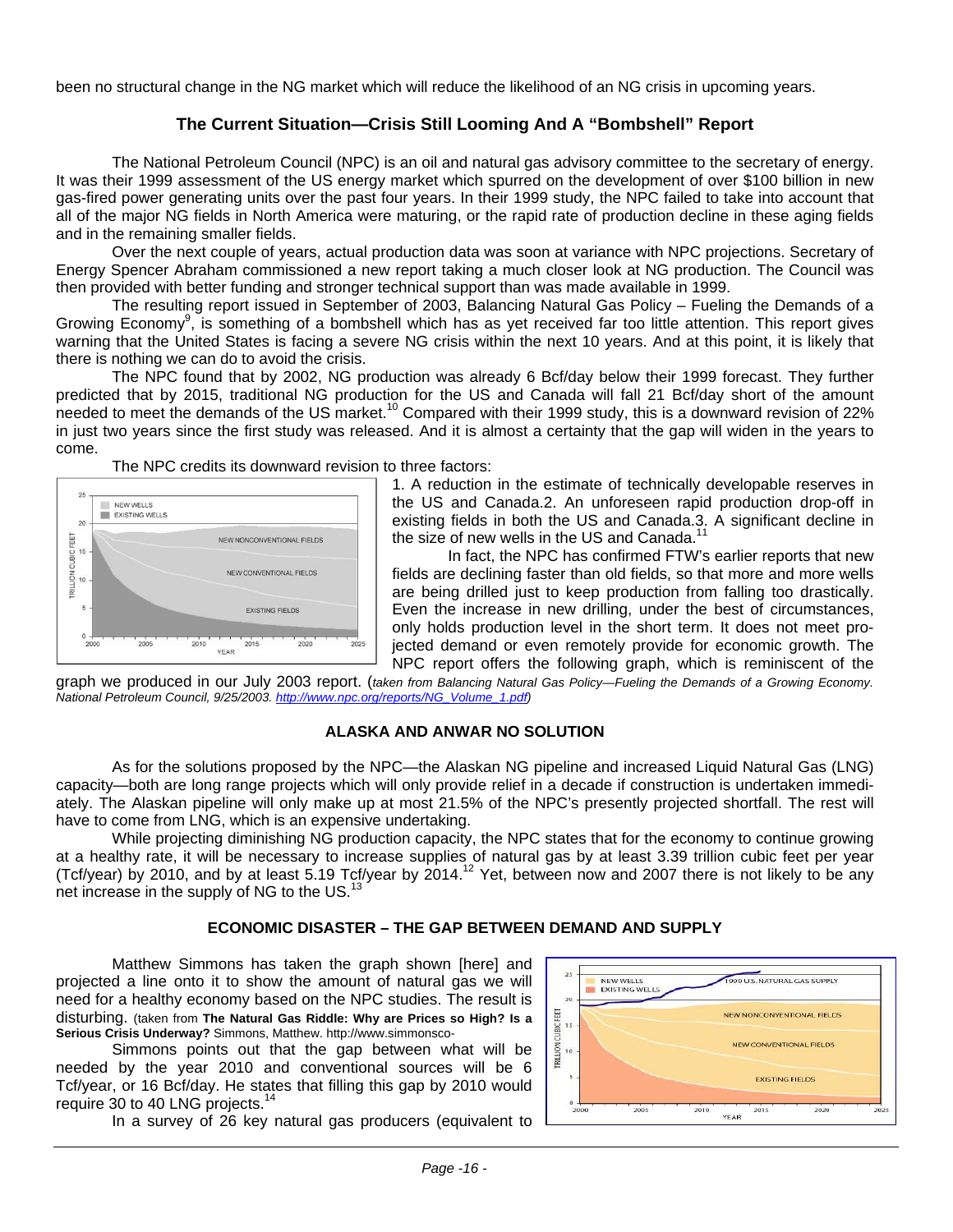roughly 55% of the US NG supply), Simmons & Co. found that, on average, 3rd quarter gas production was down 4.8% from a year earlier.<sup>15</sup> Mr. Simmons states that even opening the Outer Continental Shelves to drilling and the development of deep sea rigs would not make a difference for several years.

#### **TEXAS GHOST TOWNS – "CANADA DRY" – FALLING PRODUCTION**

According to data from the Texas Railroad Commission (which keeps track of state NG production), Texas gas production is sliding over the cliff. September 2003 production was down 4% from August 2003, and October production was down another 8% from September production. In October 2003, Texas NG production was down 12% from October 2002.<sup>16</sup> Canadian NG exports are also down, 13% less in September 2003 than the same month a year ago.<sup>17</sup>

As an indication of how bleak the outlook is for North American gas production, all of the major petroleum players are cutting back North American NG exploration and are instead looking overseas. Compared with last year, BP's natural gas production in the lower 48 states fell 13 percent, according to Lehman Brothers. ExxonMobil's produc-

tion was down 10 percent, ChevronTexaco's production slipped 11 percent and Royal/Dutch Shell's production declined by 15 percent. $18$ 

Finally, Matthew Simmons has produced a graph illustrating that U.S. NG production peaked in 1973, just 2 years after US oil production peaked. (taken from **The Natural Gas Riddle: Why are Prices so High? Is a Serious Crisis Underway?** Simmons, Matthew. http://www.simmonscointl.com/files/IAEE%20Mini%20Conf.pdf)

The peak was not readily apparent at the time because NG demand was relatively low until the 1990s, and because of the masking effect of increasing offshore production.



#### **CURRENT STORAGE AND WEATHER**

Most analysts breathed a sigh of relief as we began this winter heating season with 3.2 Tcf of NG in Storage. It has long been felt that 3 Tcf is an adequate storage supply of NG to see us through the winter. Andrew Weissman, of Energy Ventures Group, points out that this does not take into account increasing demand or the decline in US production.

Overall, the winter of 2002/2003 was only 0.9% colder than the historical norm.<sup>19</sup> Yet, from November 2002 until midway through April 2003 (when the heating demand truly ended), 2.442 Tcf of NG was withdrawn from storage. Given a storage figure of 3 Tcf, that would leave only .558 Tcf at the beginning of the next refill season, which is well below the critical point. How are we going to build up again? With what? From where?

#### **A DEADLY BET**

Statistically speaking, with a deviation from the historical norm of only 35 HDD's, the winter of 2002/2003 was an average winter. Three years ago, the winter deviated from historical norms by 356 HDD's.<sup>20</sup> A repeat of that weather pattern this year would result in natural gas consumption 5 Tcf more than last year.

In such a case, total withdrawal from storage could be equal to last year's withdrawal plus another 500 Bcf, plus as much as another 100 to 250 Bcf to account for continued deterioration in U.S. production, continued declines in imports from Mexico, and the addition of approximately 1.0 million new gas-heated homes over the course of the past year.<sup>21</sup> Total withdrawal = 2.442 Tcf + 500 Bcf + 100~250 Bcf =  $3.042$ ~3.192 Tcf.

As stated, we began this winter with 3,200 Bcf of NG in storage. A withdrawal of this size would leave us with only 58 to 8 Bcf! Of course, it is unlikely in reality that storage could ever fall that low. At some point below 600 Bcf, storage facilities will become unpumpable due to inadequate pressure.

#### **CONCLUSION**

Due to the introduction of new gas fired electrical generating plants, NG demand is expected to grow even more rapidly starting in 2004, and continue for the next several years. The opportunities for fuel switching and industrial demand destruction are very limited. All of our other options involve several years of construction and a substantial investment.

Currently, the weather is the critical factor in deciding whether or not we will have a NG crisis this year or next. However, even if the weather should continue to be mild for the next several years, it is only a matter of time before the difference between increasing demand and declining production will grow great enough to spark a crisis of its own accord.